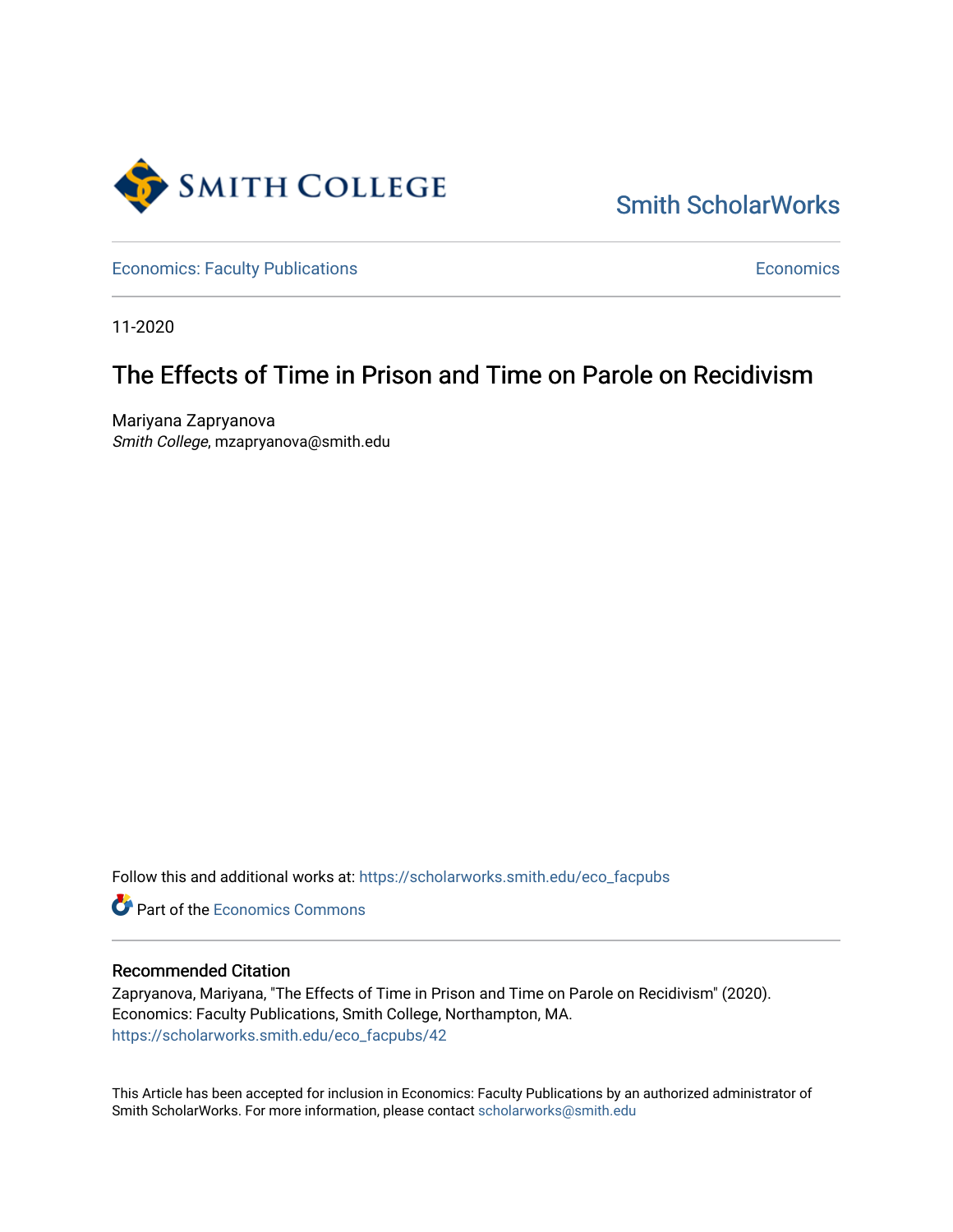# **The Effects of Time in Prison and Time on Parole on Recidivism**

Mariyana Zapryanova *Smith College*

# **Abstract**

In the United States, every year roughly 600,000 people are released from prison, two-thirds of them without having served their full sentence behind bars. Yet little is known about how release before full completion of sentence affects recidivism. I exploit the distinction between sentence and time served in prison to better understand how custodial and noncustodial sanctions affect recidivism. In particular, I study the effects of time in prison and time on parole on recidivism. Relying on two instrumental variables that provide independent variation in sentence and time served in prison, I do not find evidence that parole time affects recidivism. However, I find that a month in prison results in a 1.12-percentage-point decrease in the probability that an individual will reoffend while on parole, but it appears to have no effect on overall reoffending.

## **1. Introduction**

Over 600,000 people are released from the US prison system every year. More than three-fourths of these individuals are released before they fully serve their judge-determined prison sentence, subject to a period of parole supervision in the community (Carson 2018).<sup>1</sup> In 2016, the US adult correctional systems super-

I am grateful to my graduate advisors at the University of Wisconsin–Madison, Steven Durlauf, Jesse Gregory, and Karl Scholz, for their invaluable comments and suggestions. I also thank Matt Friedman, Rob Lemke, Gabby Monahova, Chris Taber, Kegon Tan, and Jorge Vasquez. I thank seminar participants at the University of Wisconsin–Madison, Lake Forest College, Swarthmore College, Kansas State University, and Towson University and audience members at the 2018 Southern Economic Association meeting and the 2018 Canadian Law and Economics Association meeting. Special thanks go to my Committee on the Status of Women in the Economics Profession mentoring workshop mentor Eleanor Brown and fellow group members Gretchen Lay, Jessica Scheld, and Kathleen Sheehan. I am deeply grateful to Tim Carr at the Georgia Department of Corrections for providing me with the data and for the many helpful discussions and suggestions. I am thankful to Mike Cuccaro from Georgia's Administrative Office of the Courts for the many useful conversations.

<sup>1</sup> People on parole are criminal offenders who are conditionally released from prison to serve the remaining portion of their sentences in the community. In the United States, prisoners could be released on parole either by a parole board decision (discretionary parole) or according to provisions of a statute (mandatory parole). All active parolees are required to report regularly to a parole officer. In addition, all parolees have to agree to and meet a set of standard conditions of parole—avoiding injurious habits, obeying the law, and so forth—and any individual-specific conditions, such as

[ *Journal of Law and Economics,* vol. 63 (November 2020)] © 2020 by The University of Chicago. All rights reserved. 0022-2186/2020/6304-0022\$10.00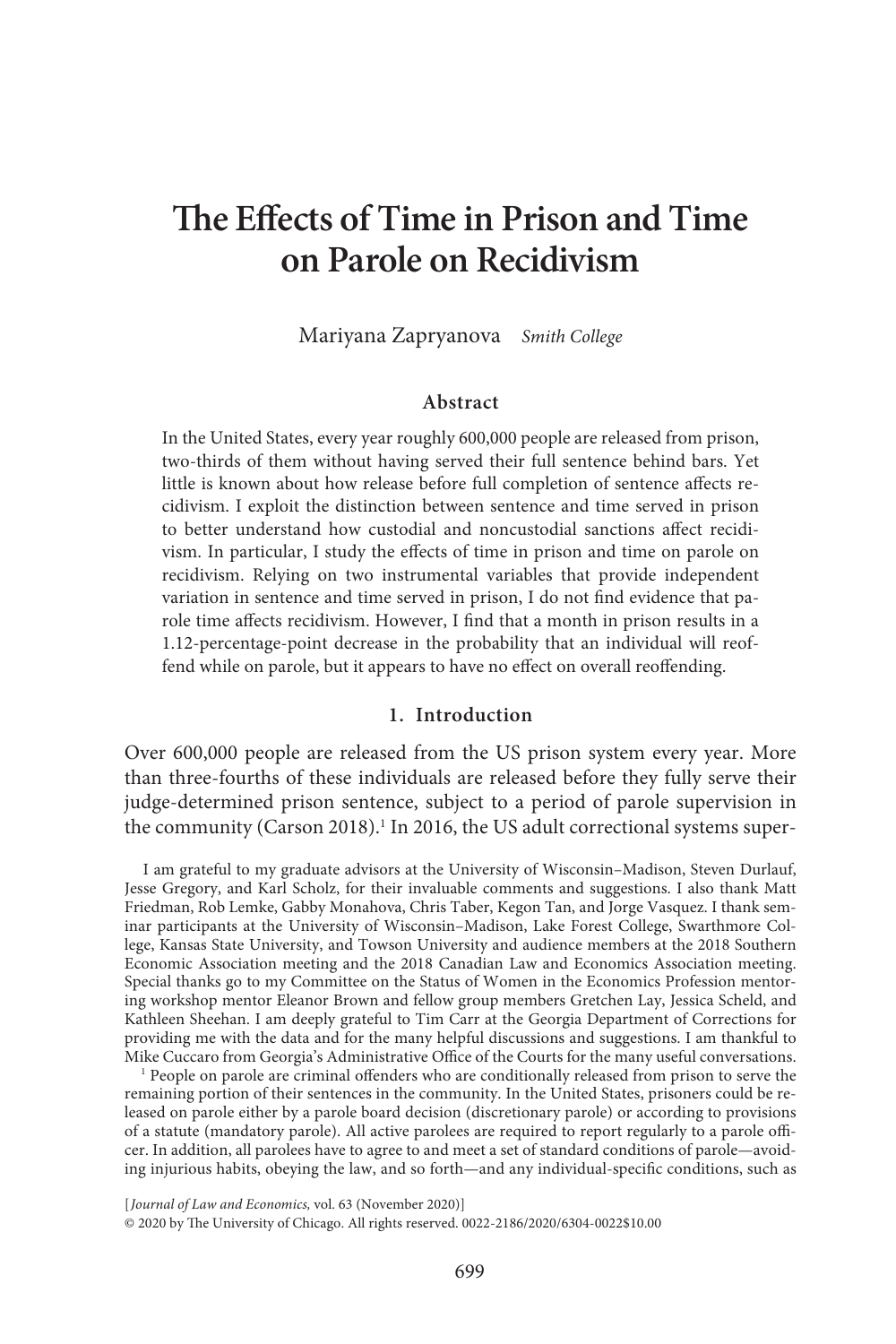vised more than 6.6 million people, of which 4.5 million were under some type of community supervision (Kaeble 2018; Kaeble and Cowhig 2016).<sup>2</sup> Federal, state, and local expenditures on corrections—totaling \$83 billion—consume a growing portion of the nearly \$273 billion spent annually on public safety (Bronson 2018). Despite the serious monetary burden on local and federal government budgets and the skyrocketing number of people under correctional supervision, there exists limited causal evidence of the effect of time served in prison, and especially time served under community supervision (such as parole), on future criminal activity. The purpose of this paper is to investigate how time served in prison and time on parole affect recidivism and thus to provide an estimate of the effect of a total prison sentence.

Nagin, Cullen, and Jonson (2009) suggest that studying the effect of custodial and noncustodial sanctions on recidivism is a fruitful research direction. This paper tries to fill this gap in the literature by disentangling the effect of custodial (prison) and noncustodial (parole) sanctions on recidivism and by contrasting the effect of time outside prison under parole supervision versus under no custodial supervision at all. Recent policy efforts to reduce the incarcerated population include not only front-end sentencing and admission policies, such as diversion, but also back-end release and reentry policies, such as expanding the role of parole boards (Raphael and Stoll 2014). Hence, quantifying the effect of community supervision, such as parole, is especially important for policy makers.

I contribute to the existing literature in two ways. First, I estimate the causal effect of parole time and quantify the impact of total correctional punishment on the offending choices of convicts. For most convicts in the United States, punishment consists of both prison and parole time. These two types of supervision differ in the severity of the sanctions and therefore provide different incentives for criminals to reoffend. Estimating these two effects simultaneously is not a trivial exercise because it requires exogenous variation in both prison time and sentence length. The main empirical challenge controlling for sentence length—which is decided by the judge—and time served in prison—which is determined by the prison release authority, such as a parole board—is that both are subject to an unobservable-variable bias. In particular, offenders who receive shorter sentences or are released early on parole are less likely to recidivate than those who receive longer sentences and serve most or all of it behind bars. Since the difference between sentence length and time served is presumably negatively correlated with the individual's underlying criminal propensity, a simple ordinary least squares (OLS) estimation of the relationship between the size of the sentence reduction and recidivism will be biased upward. One of the key contributions of this paper is to provide causal estimates of prison and parole time on recidivism using observational data. Two peculiarities of the Georgia criminal and prison systems al-

substance abuse or mental health counseling. Failure to comply with any of the conditions can result in a parole revocation and a return to prison.

<sup>&</sup>lt;sup>2</sup> People on parole constituted about 19 percent of all adults under community supervision (Kaeble 2018).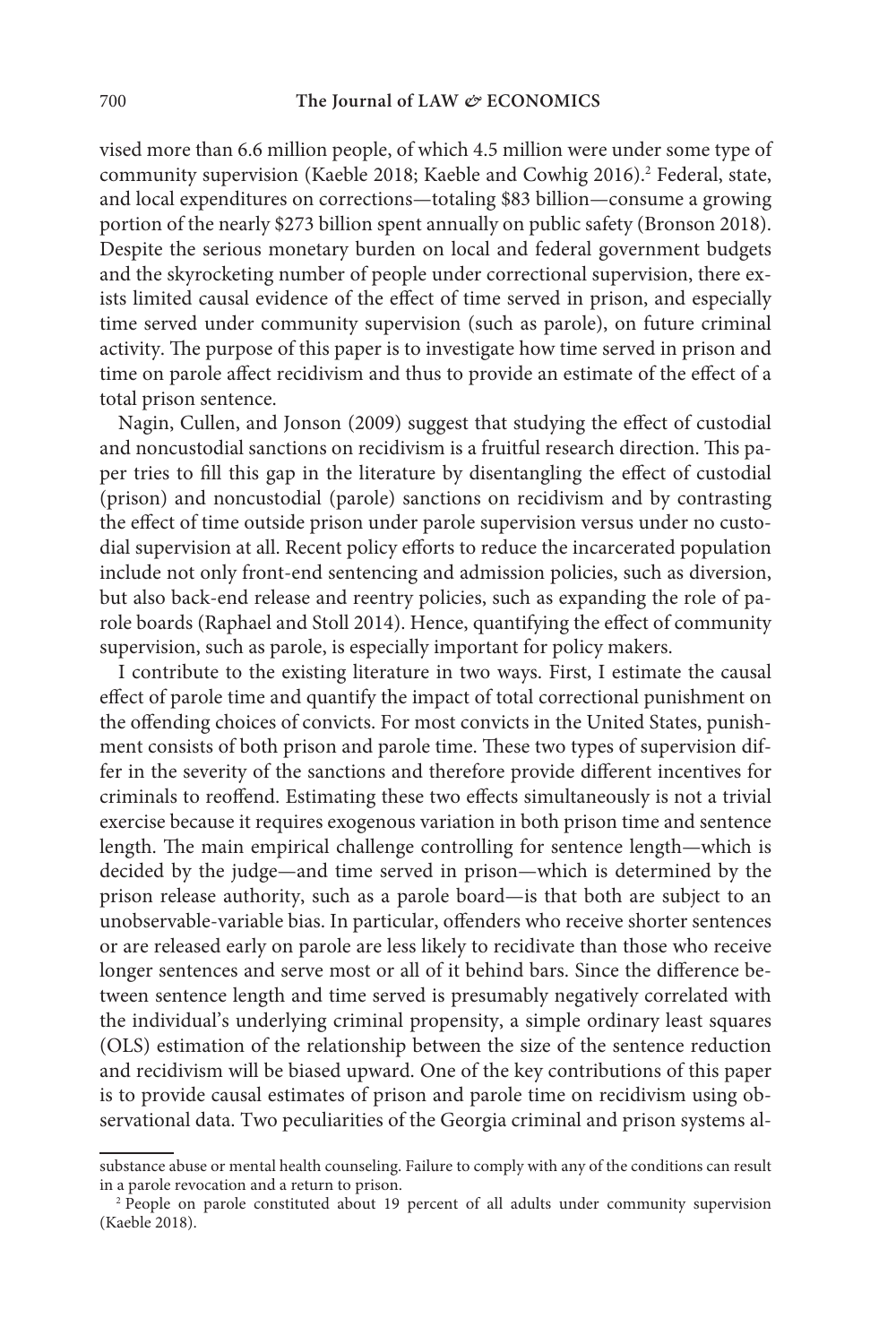low me to construct two instrumental variables (IVs). I rely on the heterogeneity in sentencing practices among judges with different punishment tendencies combined with a plausible random assignment of felony cases to judges to instrument for sentence length. I use the variation generated by the formulaic calculation of recommended prison time by the Georgia Parole Board to address the endogeneity of time served behind bars. Although these two instruments have been used before in the literature, neither has been used to evaluate the effect of parole time or total correctional punishment. Second, prior work that uses two-stage least squares regressions to estimate the effect of prison time on recidivism does not account for time on parole. Unless offenders serve their whole sentence in prison, this omission could confound the direct effect of time in prison on recidivism.

Using the likelihood of returning to prison within 3 years of release as a proxy for reoffending, I find no evidence that time on parole—defined as the difference between sentence length and time served in prison—has a statistically significant effect on recidivism. In addition, the estimated effect of parole time is relatively small—in some specifications it is almost five times smaller than the effect of prison time. This is important for policy purposes for two reasons. First, the use of community supervision, such as postrelease supervision, has expanded over the last 3 decades, which resulted in approximately one in 55 adults in the United States being under community supervision in 2016 (Kaeble 2018). Second, many states have moved away from discretionary parole policy and toward mandatoryrelease policies in which the prison sentence is mostly determined by the discretion of the judge on the basis of sentencing guidelines and the prisoner's institutional behavior.<sup>3</sup>

My estimate of the effect of prison time on overall probability of return to prison within 3 years of release is half that of Kuziemko (2013) and insignificant.<sup>4</sup> However, I find that an extra month served in prison reduces the likelihood of recidivism while on parole by 1.04 percentage points, which is comparable to the findings in Kuziemko (2013).<sup>5</sup> Supported by additional data from the Georgia Department of Corrections (GDC), my study complements Kuziemko (2013) by estimating the treatment effect of parole time in addition to that of prison time. I also document a potential bias in the estimation of the effect of prison time on recidivism. This bias is caused by split decision-making in Georgia, and many other

<sup>3</sup> In 2016, 23 states used discretionary parole as their primary prison release mechanism (Kaeble 2018). The remaining states have either abolished parole entirely or have greatly limited the scope and practice of parole release. It is worth noting that even though only a few states use discretionary parole, most states use postrelease supervision as a way to integrate and look after ex-prisoners. The only difference is whether states allow for discretion in prison release decisions.

 $4$ <sup> $\overline{4}$ </sup> A plausible explanation for this might be that my estimation sample consists of people who are serving much shorter sentences and potentially are serving much less time on parole. A detailed discussion of how my sample differs from that of Kuziemko (2013) is outlined in the Appendix.

<sup>5</sup> It is worth noting that the way I measure recidivism is slightly different from Kuziemko (2013). I account for the timing of the reoffending event relative to the sentence expiration date and distinguish between recidivism that occurs on parole or off parole. However, it appears that I cannot reject the hypothesis that my estimate of the effect of prison time on recidivism while on parole is statistically different from the effect of prison time on recidivism in Kuziemko (2013), 1.3 percentage points, regardless of whether it occurred on or off parole.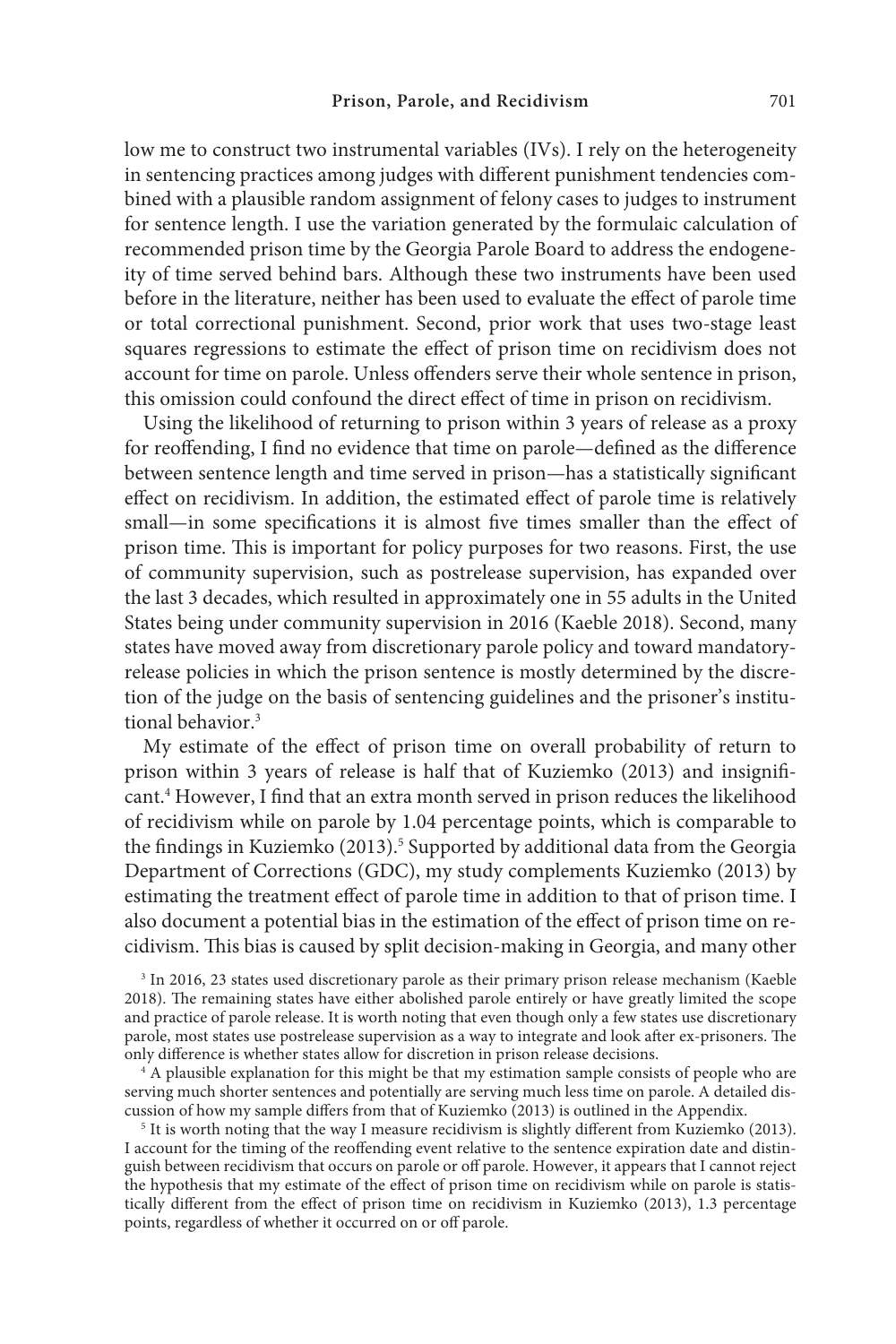jurisdictions, where judges sentence and parole boards then decide how much of a sentence is served behind bars and how much is served in the community under the supervision of a parole officer. Using the data from Georgia, I find little evidence that not accounting for parole time distorts the estimation of prison time. In particular, accounting for parole time increases, by a little, the magnitude of the estimated effect and decreases its significance.

For the most part, my findings for the treatment effect of parole and prison time on recidivism carry over to subgroups by race and type of offense. Results for minorities are of special interest given the historical trends of overrepresentation of minorities in the US correctional system. I do find heterogeneous effects by race and type of offense if reoffending occurs while under parole supervision. I find that the significant effect of time in prison on recidivism while on parole is driven by white offenders.

There have been a few papers, predominantly in criminology, that examine noncustodial sanctions such as probation and parole (for an exhaustive list, see Nagin, Cullen, and Johnson 2009). Although these studies control for selection on observable characteristics, they do not properly account for selection on unobservable characteristics. In addition, they focus primarily on determining whether prison sanctions are more effective than parole and do not attempt to evaluate the two types of supervision as separate parts of total punishment. Estimating the joint effect of imprisonment and parole supervision is also important for policy makers. In 2016, there were 641,027 prisoners released, of whom 426,755 were conditionally released on probation or parole before their full sentence had expired (Carson 2018).<sup>6</sup> Parole is believed to help people released from prison reintegrate into society (Petersilia 2002, 2003). Despite its widespread use, remarkably little is known about whether time on parole decreases recidivism rates and thus helps ex-prisoners stay out of trouble. In addition, within 3 years of release, 67.8 percent of released prisoners are rearrested, and 49.7 percent return to prison (Durose, Cooper, and Snyder 2014). Finally, the annual cost of parole supervision is estimated to be \$2,800 per parolee (Schmitt, Warner, and Gupta 2010). Given that prison is almost 10 times more expensive than parole, and if parole reduces recidivism, it might be more cost-effective for the government to reduce incarceration while utilizing longer periods of parole. This paper also relates to the relatively new literature that examines how parole can serve as an incentive for good behavior (Kuziemko 2013) and how front-end (Mueller-Smith

<sup>6</sup> Probation is part of an offender's initial sentence, and it is handed down by the judge at the trial in combination with some prison time. In contrast, parole is determined while the defendant is serving time in prison and is granted by parole boards or in accordance with mandatory-release laws. Besides the procedural differences between the two types of noncustodial sanctions, offenders under both kinds of supervision are required to adhere to similar conditions. Failure to comply with these conditions can result in incarceration. Given the similarities between these two, understanding the effect of parole on recidivism might inform policy makers about the impact of other types of postprison supervision, such as probation.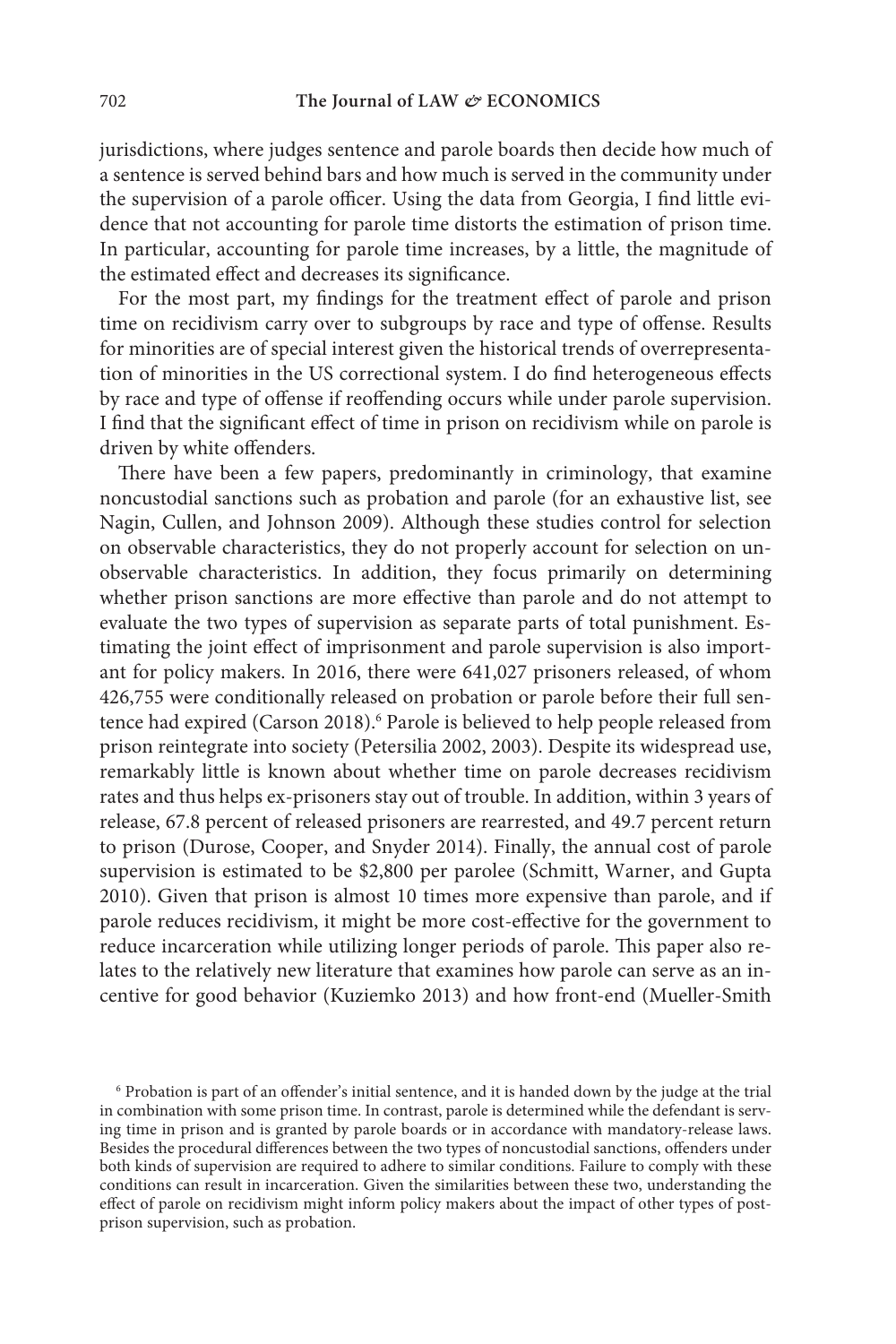and Schnepel 2018) and back-end alternatives to incarceration (Di Tella and Schargrodsky 2013) affect recidivism.<sup>7</sup>

This paper also contributes to the existing work that estimates the effect of prison time on future criminal behavior and that can be separated into two major groups (for a comprehensive review, see Nagin, Cullen, and Jonson 2009; Durlauf and Nagin 2011). The first group uses mostly aggregate crime and prison data to estimate the incapacitation and deterrent effects of prison (Levitt 1996; Johnson and Raphael 2012; Buonanno and Raphael 2013; Owens 2009). Those studies find a wide range of plausible magnitudes—one additional criminal in prison decreases the crime rate by between 2.8 and 30 crimes per year. The second strand of literature consists of quasi-experimental studies that estimate the so-called specific deterrent effect of prison using individual-level data (Drago, Galbiati, and Vertova 2009; Maurin and Ouss 2009; McCrary and Lee 2009; Kuziemko 2013; Nagin and Snodgrass 2013; Green and Winik 2010; Gottfredson 1999; Mueller-Smith 2015; Mukherjee 2017). Those papers estimate the direct response of individuals to various interventions and find either a small positive or no deterrent effect of imprisonment on future criminal activity.

Kuziemko (2013) also uses data from the GDC and the procedures of the Georgia Parole Board to evaluate the effect of discretionary-release policies on inprison behavior and to quantify the effect of prison time on recidivism. Unlike Kuziemko (2013), this study seeks to untangle the effect of cumulative punishment, which for the majority of prisoners in the United States is a combination of prison and parole time, and to estimate the treatment effect of parole time. Maurin and Ouss (2009) and Drago, Galbiati, and Vertova (2009) use collective pardons in France and sentence enhancements after a collective pardon in Italy, respectively, to examine the specific and general deterrence effect of sentence reduction. Collective pardon or parole might provide different incentives to released prisoners, since collective pardons are not based on individuals' behavior while in prison, while good behavior is central in determining release under parole. Furthermore, collective pardons are rare in the United States, and sentence enhancement is not generally used.

In terms of the data and empirical methods, the current paper is related to studies that use random assignment of criminal cases to estimate the effect of incarceration on future criminal behavior. Some recent studies use random assignment of defendants in criminal courts to evaluate the effect of incarceration (Kling 2006; Aizer and Doyle 2015; Di Tella and Schargrodsky 2013; Nagin and Snodgrass 2013; Green and Winik 2010; Mueller-Smith 2015) and pretrial detention (Heaton, Mayson, and Stevenson 2017; Dobbie, Goldin, and Yang 2018)

<sup>7</sup> Like the current study, Di Tella and Schargrodsky (2013) examine how community supervision after prison affects recidivism in Argentina. Though their results can be informative about the effect of electronic monitoring when used as a substitute for pretrial incarceration, the generalizability to the United States and other types of noncustodial supervision such as parole is unknown. My data and empirical strategy allow me not only to quantify the effect for a general US adult prison population, a group that makes up a large fraction of the world's total incarcerated population, but also to separate the effects of prison and parole sanctions.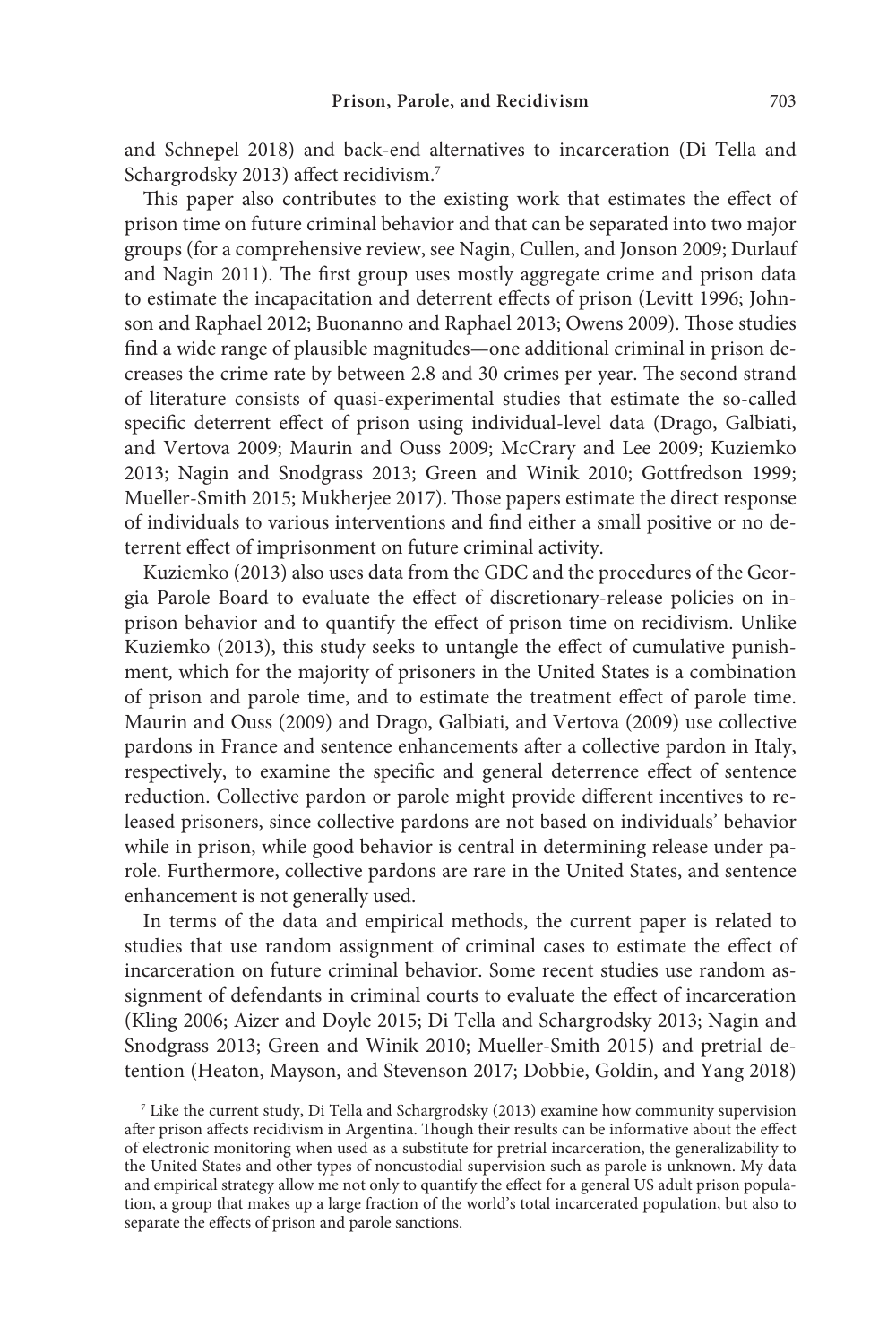on various outcomes, including future criminal involvement.<sup>8</sup> Although these studies use random court assignment of cases as an instrument for a prison sentence, they do not examine whether time on parole has any effect beyond that of time served behind bars. In addition, Nagin and Snodgrass (2013) and Green and Winik (2010) use random assignment of judges to estimate the effect of sentence as a proxy for prison time on reoffending. Given that their analysis relies on data from Pennsylvania and the District of Columbia, two regions that use discretionary parole, sentence will be a noisy proxy for prison time because the parole boards ultimately decide prison time. Given that, their analysis provides an estimate of total correctional supervision instead of just prison time, and their instrument could be weak.

The remainder of this paper proceeds as follows. Section 2 introduces the data. Section 3 describes the court and parole board procedures in Georgia and provides an overview of the empirical methodology, including the construction of the two IVs used in the analysis. Section 4 presents the main findings and results. Section 5 summarizes my conclusions.

#### **2. Data**

I use two administrative databases from the GDC to estimate the differential effect of time served in prison and on parole on recidivism (for details about the data and the construction of the sample, see the Appendix). First, the GDC provides administrative records of all people released from the Georgia prison system from 1980 to 2008 (henceforth, the prison data). These records contain rich information about sociodemographics, criminal history, parole, and current conviction for each person admitted to state prison in Georgia. Second, I take advantage of a database that contains all felony prison and probation sentences from the Georgia Superior Courts from 1980 to 2013 (hereafter, the conviction data). These data are from court dockets and contain the name of the sentencing judge, sentence length, offense, circuit court, and some basic demographic characteristics of each offender convicted of a felony in one of the 49 circuit courts in Georgia. I use these data only for the construction of my instrument for sentence length, as they indicate the sentencing patterns of the universe of judges in Georgia. I describe these data in more detail in the Appendix.<sup>9</sup> Because of the necessary restrictions outlined below, I am unable to make use of the full data set.

<sup>8</sup> Random-assignment research design has been employed to study the impacts of various economic outcomes, such as incarceration and disability insurance (Maestas, Mullen, and Strand 2013; French and Song 2014; Dahl, Kostøl, and Mogstad 2014), foster care placement (Doyle 2007), and bankruptcy protection (Dobbie and Song 2015).

<sup>9</sup> Note that the conviction data contain information about convicts and exclude people who were charged with a crime but were not convicted. Another shortcoming of the conviction data is that I observe only the final sentence a person receives. Thus, my results might be affected if there are individuals who are arrested for committing a serious crime but consequently charged with a less serious crime or even a misdemeanor. Relying on the assumption of the random assignment of felony cases, I do not expect that certain judges will systematically receive such cases more than other judges.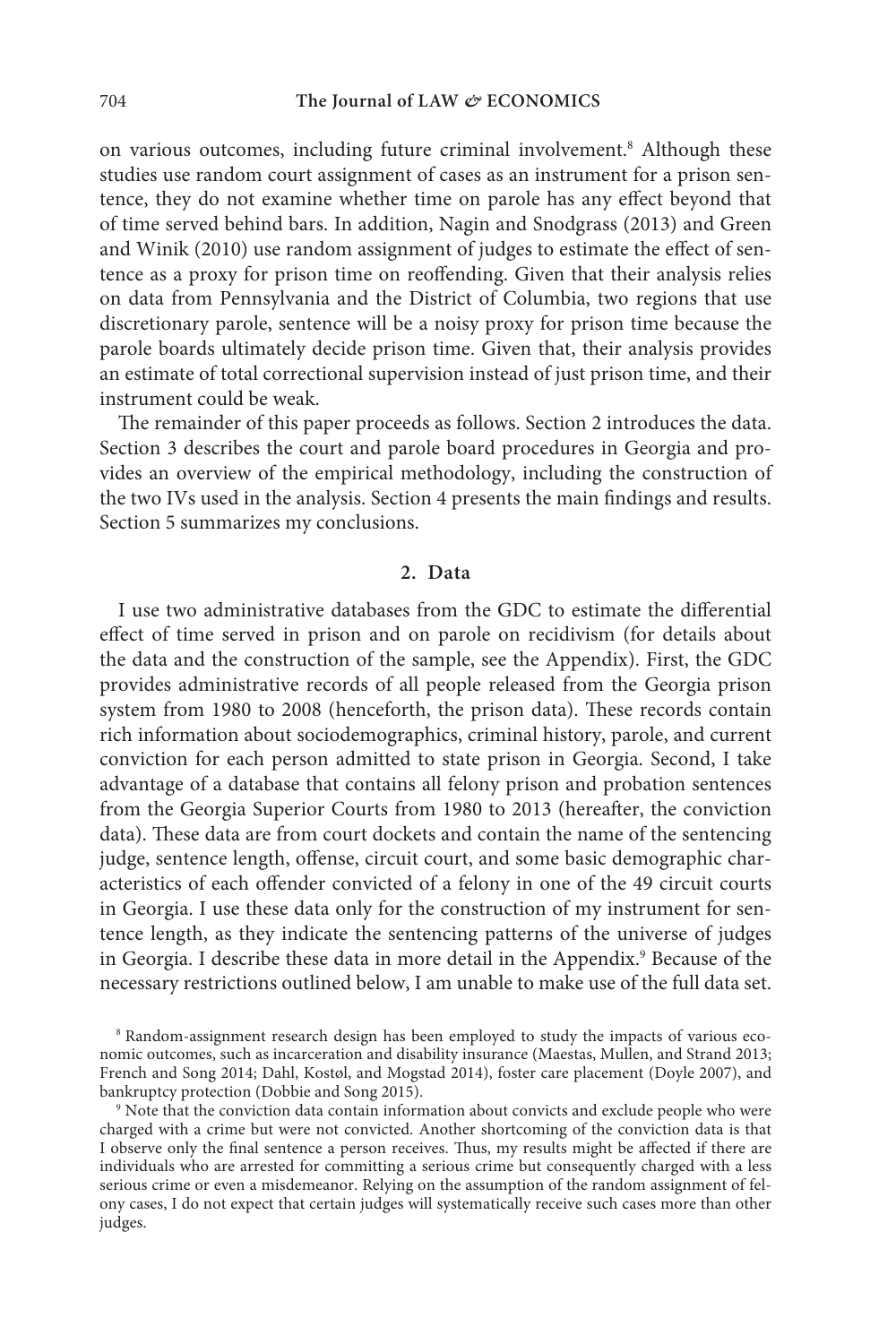Thus, the sample for the main analysis is restricted to people sentenced to prison after January 2001 and released from prison before October 2005.10

The main outcome of interest, recidivism, is defined as an indicator equal to one if the offender returns to prison within 3 years of release.11 Since the prison data are composed of all prison releases in Georgia through October 2008, and I want to allow at least 3 years for each criminal to potentially recidivate, I restrict the sample to individuals released no later than October 2005. I further restrict the sample to individuals admitted to prison for conviction of a new crime rather than a parole violation. The justification of this restriction is twofold. First, the assignment of judges to parole violators is not random. Rather, each parole violator is sent to the sentencing judge who handed down his initial sentence. Given this institutional detail, the instrument for sentence would not be valid since it would not provide random variation in the average sentence length a parole violator receives. Second, not all parole violators are sent directly to prison when they violate the terms of parole. Instead, the decision depends primarily on the leniency of the parole officer. This could create some selection bias, as the parole violators who are sent back to prison might be the worst offenders if their parole officers are relatively lenient. However, all individuals who commit a new crime are sent to prison, and their sentences are determined by a randomly assigned judge. The prison data contain the success scores and severity levels that the Georgia Parole Board uses as inputs in its guidelines for determining prison time (see Tables OA1 and OA2 in the Online Appendix). Since the parole guidelines seem to be the strongest predictor of time served for crimes with a severity level less than 5, I exclude individuals imprisoned for more serious crimes. Note that the parole board is not required to follow the parole guidelines and can adjust the recommendation up and down. Figure OA1 in the Online Appendix presents histograms of the difference between the parole-established tentative release month and the parole-guidelines-recommended tentative release month by severity level of the crime. It is worth noting that the parole board adheres to the guidelines recommendation more than 30 percent of the time for crimes with a severity level less than 5, and the board's decision is within 4 months of the recommendation almost 70 percent of the time. However, the board exerts more discretion for crimes with a severity level higher than 5 and follows the guidelines less than 20 percent of the time in those instances.

I use the conviction data to construct my instrument for sentence length. I limit the sample to felons convicted between 2001 and 2013 because the GDC started recording the name of the sentencing judge after 2001. The judge harshness index, described in Section 3.3, is determined by the sentencing patterns of a judge over 13 years. It is calculated from the judge's full caseload without exclud-

<sup>&</sup>lt;sup>10</sup> That means that my analysis is restricted to people who spent between 7 and 56 months in prison, and thus the results in this paper should be interpreted for people who spend a relatively short time behind bars.

<sup>&</sup>lt;sup>11</sup> Note that return to prison is a proxy for serious reoffending and will not capture people who are arrested and then released or arrested and then sentenced to probation (or some other form of noncustodial sanction).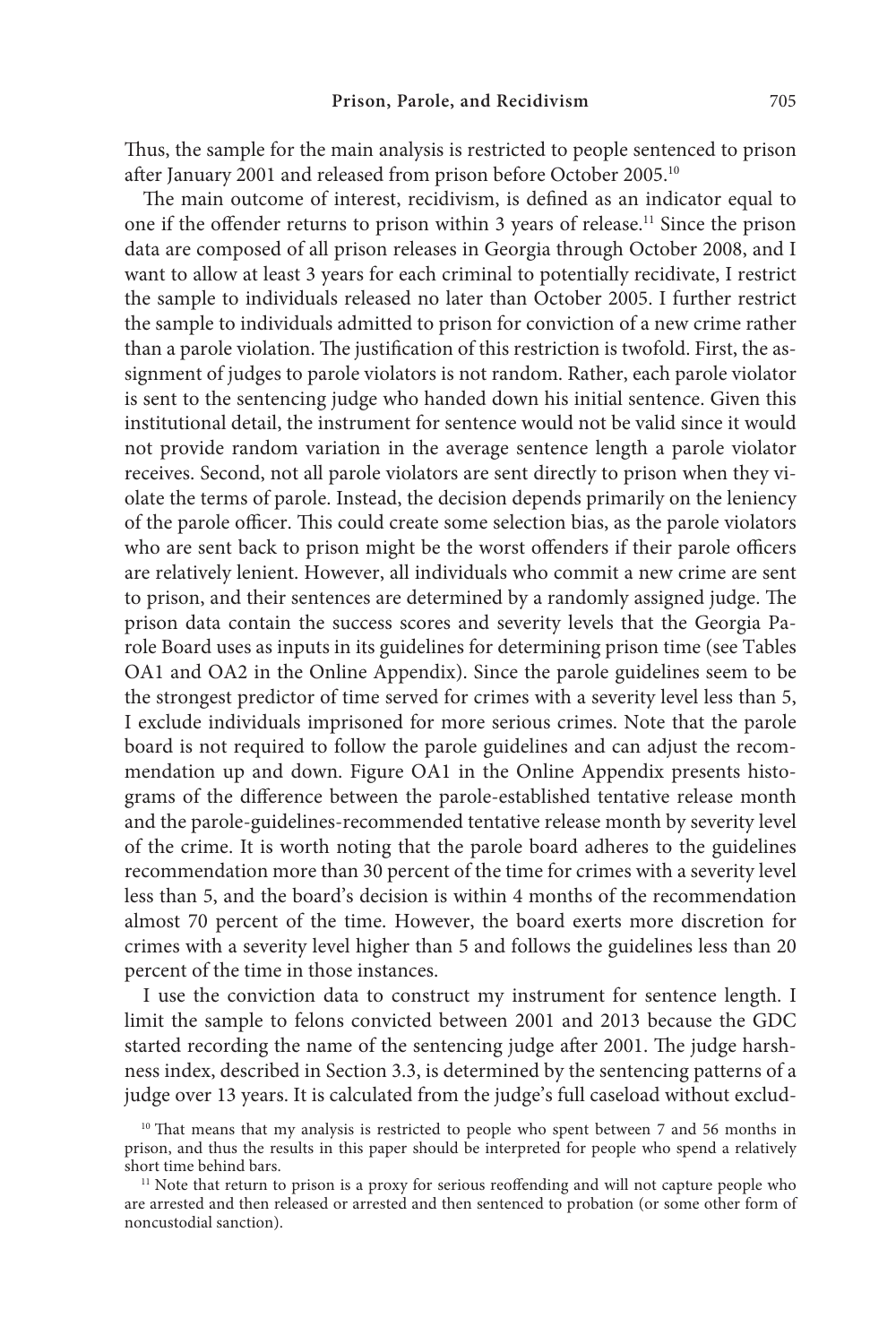|                                    | Mean  | SD    |
|------------------------------------|-------|-------|
| Prison and parole:                 |       |       |
| Recidivism                         | .32   | .47   |
| Recidivism on parole               | .23   | .42   |
| Recidivism off parole              | .09   | .29   |
| Prison time (months)               | 22.07 | 8.74  |
| Sentence length (months)           | 48.60 | 21.08 |
| Sentence served (months)           | 51.92 | 24.74 |
| Parole time (months)               | 26.54 | 20.54 |
| Background:                        |       |       |
| Black                              | .60   | .49   |
| Female                             | .13   | .34   |
| Age at admission                   | 34.77 | 9.92  |
| Prior convictions                  | 2.76  | 2.89  |
| Current offense:                   |       |       |
| Drug                               | .38   | .49   |
| Other                              | .16   | .36   |
| Property                           | .41   | .49   |
| Violent                            | .06   | .23   |
| Parole and judge:                  |       |       |
| Judge harshness index              | 64.12 | 20.62 |
| Guidelines-recommended prison time | 18.58 | 5.77  |
| Success score                      | 10.86 | 4.06  |
| Severity level 1                   | .37   | .48   |
| Severity level 2                   | .35   | .48   |
| Severity level 3                   | .21   | .40   |
| Severity level 4                   | .08   | .27   |

**Table 1 Summary Statistics** 

**Note.** Recidivism is the probability that an individual returns to prison in Georgia within 3 years of release. The judge harshness index is a judge's leave-out mean sentence (in months),  $2001-13$ ,  $N = 8,402$ .

ing any sentences.12 The final conviction data sample has more than 700,000 observations, and it is used only for the construction of the judge harshness index.

Table 1 shows summary statistics for the sample used in the main analysis, which consists of convicts sentenced after 2001 and released from prison before 2005. Individuals in the sample are predominantly male and black. Because I exclude crimes with severity levels above 5 from the estimation sample, it is not surprising that only 6 percent of prisoners are charged with a violent offense. The mean sentence length is just above 48 months, while the mean prison time served is about 22 months. The average prisoner serves only 52 percent of his sentence behind bars and serves the rest on parole, which highlights the importance of evaluating the impact of noncustodial time on recidivism.

In the analysis, parole time is measured as the portion of the prison sentence not served behind bars. The average parole time is 26.5 months. However, there

<sup>&</sup>lt;sup>12</sup> Please refer to the Appendix for more details on how I handle life sentences.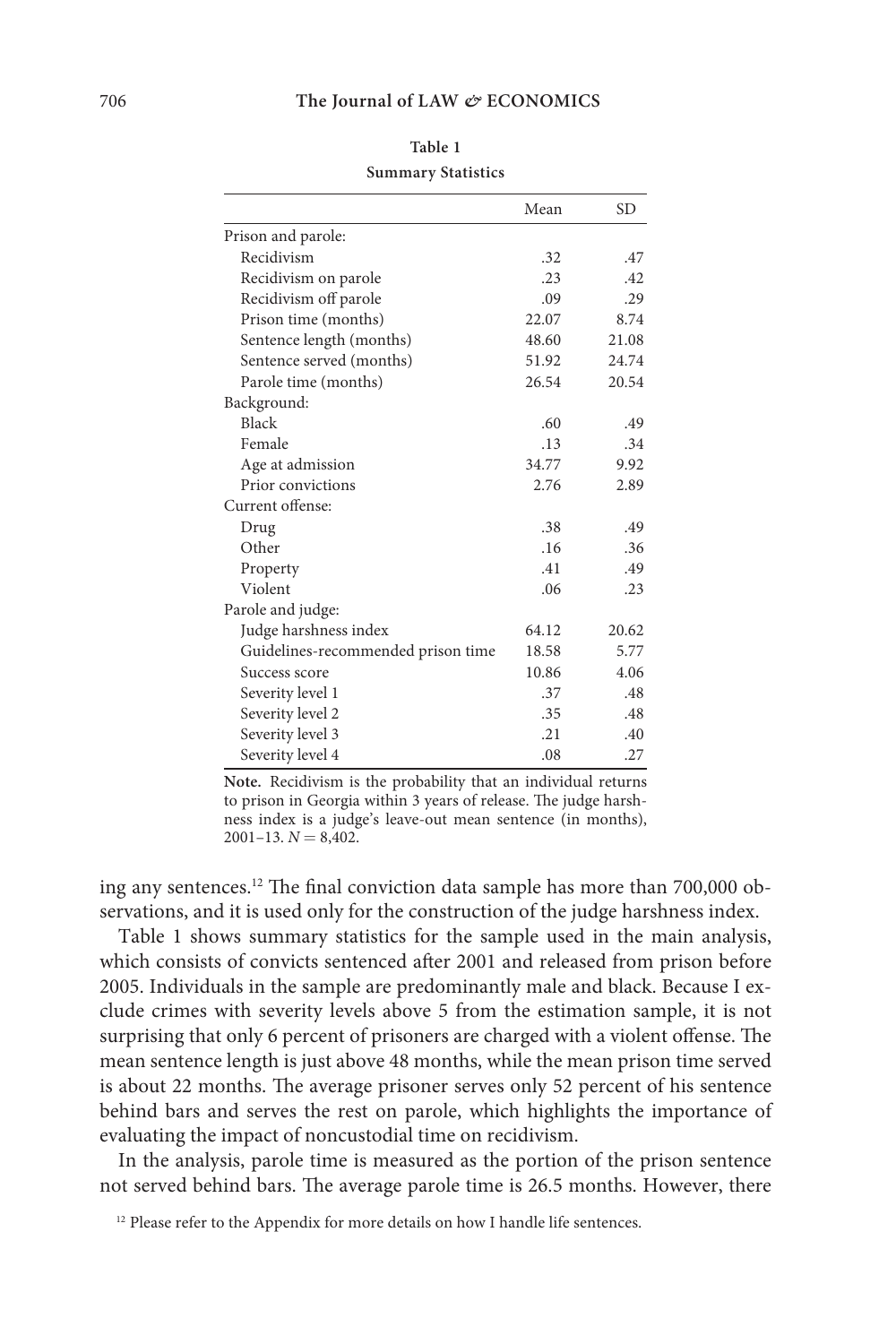are two main reasons why this might not be the actual length of parole supervision. First, section 42-9-52 of the Official Code of Georgia Annotated grants the board the authority to discharge a person from parole prior to the expiration of the judge-determined sentence. Second, if a parolee absconds, the parole board can stop his parole supervision time until he is found and then keep him on parole after the sentence expiration date to make up for the time. In the prison data, I observe the last date of discharge for the incarceration episode of each inmate. It will be problematic for the identification of parole time if these exceptions are prevalent in the data because the parole board not only can decide how long a person should serve behind bars but also has the power to either increase or decrease the judge-determined sentence. To explore whether the additive relationship between shorter prison time and longer parole time is preserved in my estimation sample, I further restrict my attention to people who completed their prison sentence by October 2008, the end of the prison data, and therefore have a recorded parole discharge date. I plot the difference in months between the expiration date of the sentence and the parole discharge date in Figure OA3. About 60 percent of parolees are discharged from parole supervision within 3 months of their sentence expiration date, and only 617 people are discharged from parole past the expiration date determined by the judge. So the additive relationship between shorter prison time and longer parole time is preserved for a majority of the observations.

Approximately 32 percent of the individuals in the sample return to prison, with or without a new sentence, within 3 years of release. I construct two additional recidivism measures depending on the timing of the recidivating event, and I find that 23 percent of those who return to prison do so while on parole. One drawback of the data is that recidivism is observed only in the state of Georgia, so I cannot distinguish an individual who reoffends in a different state from an individual who does not reoffend in Georgia.<sup>13</sup>

# **3. Empirical Strategy**

To estimate the joint effect of prison and parole time on recidivism, I adopt an IV approach. In the sections that follow, I explain how the institutional setup in Georgia allows me to construct two instruments needed for the estimation of total prison sentence on reoffending. I also discuss the empirical framework and the identification of parole and prison time.

<sup>&</sup>lt;sup>13</sup> The majority of my sample consists of adults released before the sentence expiration date. Given that one condition of parole is often that the parolee stay in the state after release, it is unlikely that reoffending in a different state is prevalent. In addition, using data on prison releases from 30 states in 2005, Durose, Cooper, and Snyder (2014) estimate that only about 7 percent of released prisoners were arrested in another state within 3 years of release. So while out-of-state migration could be an issue, I believe that does not have large effects on my results.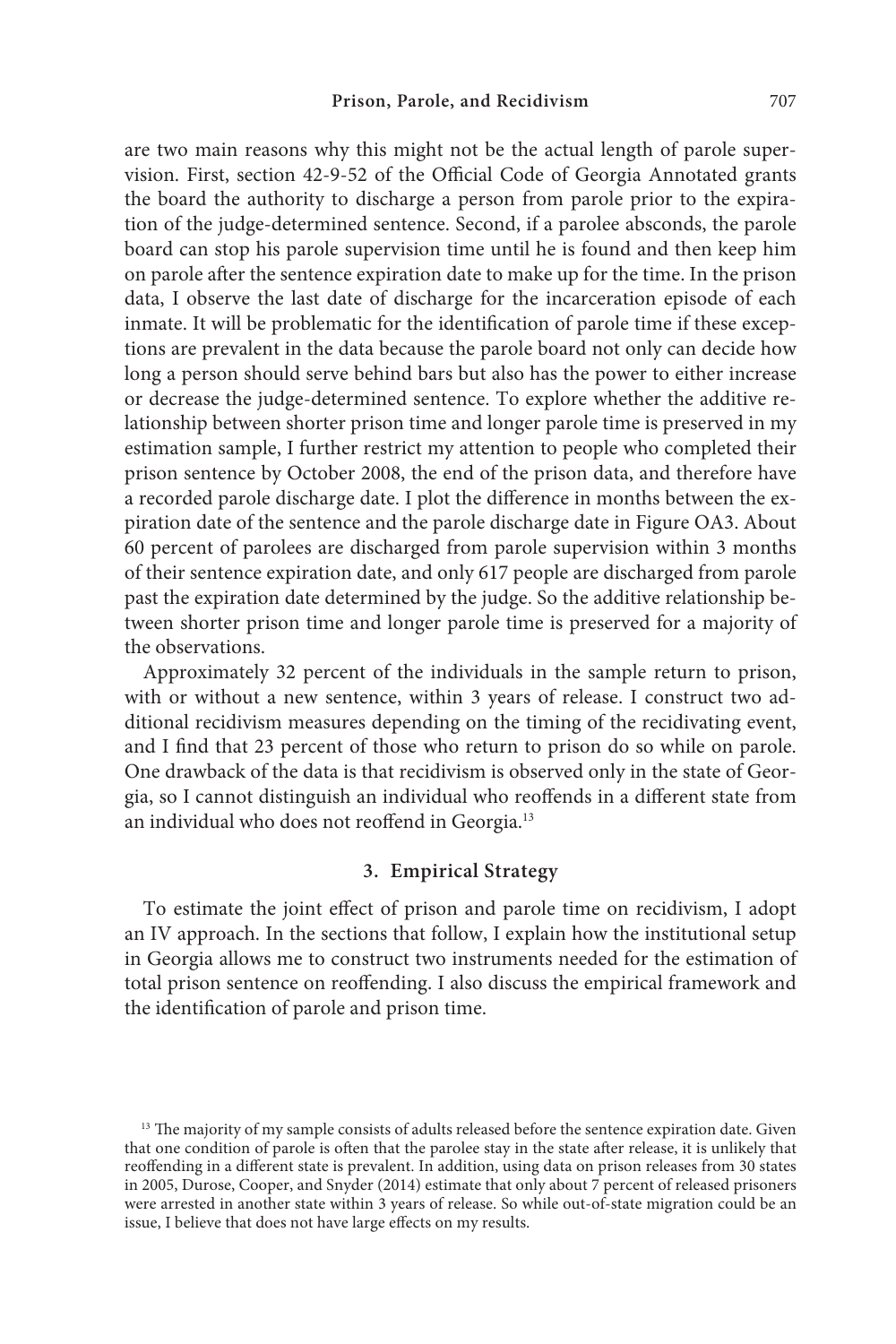### 708 The Journal of LAW  $\mathcal{O}$ **ECONOMICS**

#### *3.1. Institutional Details*

The Official Code of Georgia Annotated defines criminal conduct and establishes the maximum sentences. Upon verdict or plea of guilty, it is the judge who determines the sentence.<sup>14</sup> In Georgia, judges have complete discretion to impose any sentence within the very wide statutory bounds set by law. For instance, while the Official Code of Georgia Annotated requires that a sentence for robbery should not be shorter than 1 year and not longer than 20 years, the judge has full discretion to impose any sentence up to the statutory maximum. Most important for my analysis, within a court, felony cases in Georgia are assigned randomly to judges, whose judicial calendar is predetermined at the beginning of the year.<sup>15</sup>

The Georgia Parole Board starts preparing an individual's parole file immediately on receiving a sentencing sheet from the clerk of courts. The sentencing sheet contains the individual's sentence length, maximum release date, and, if applicable, the parole eligibility date determined by state law. Once the convict is transferred to one of the GDC diagnostic prisons, the parole board starts its preparole investigation. This investigation includes interviewing the prisoner to obtain information about family, education, job history, criminal record, health, and any other personal information. All court records pertaining to the prisoner are also included, such as the circumstances of the current offenses, prior convictions, arrests, and so forth.

The parole board in Georgia is required by law to make decisions on the basis of the risk a person may pose to public safety if released on parole (Ga. Code Ann., sec. 42-9-40) using its parole guidelines to determine the risk. In Georgia, every parole-eligible inmate is evaluated using the guidelines and receives a success score that determines whether he is a risk to the public safety and whether he is likely to succeed on parole if granted it.<sup>16</sup> Table OA1 in the Online Appendix shows parole success scores that reflect age, prior offense record, and prisoners' other preincarceration characteristics. Every inmate receives points for each of eight success factors according to past and current criminal and personal backgrounds, with the success score a sum of the points received.<sup>17</sup> The parole success score is bracketed into three categories: poor (0–8 points), average (9–13 points),

<sup>14</sup> In Georgia, there are no sentencing guidelines that structure the sentencing process or limit judicial discretion by requiring judges to reference or adhere to specific sentencing recommendations, which are typically established by a state sentencing commission.

<sup>15</sup> The process is described in Superior Courts of the State of Georgia, Uniform Rules, Rule 3: Assignment of Cases and Actions (https://www.gasupreme.us/wp-content/uploads/2020/07/UNIFORM -SUPERIOR-COURT-RULES-2020\_07\_02.pdf). In general, for all probation revocation cases, new charges would be assigned to the court that handed down the initial sentence. This is not an issue for the analysis, since the conviction data consist only of new felony convictions as opposed to probation violations. Moreover, I restrict the main analysis to new convictions.

<sup>16</sup> In Georgia, all inmates are automatically considered for parole, except those sentenced to life without parole; those serving sentences for a serious violent felony such as rape, aggravated sodomy, aggravated child molestation, aggravated sexual battery, armed robbery, or kidnapping; and those convicted of a fourth felony.

<sup>17</sup> To illustrate the process, suppose that an inmate was previously incarcerated at the age of 17; he would receive 0 success points in the age category as compared with an inmate who was previously incarcerated at 26 and thus receives 5 success points.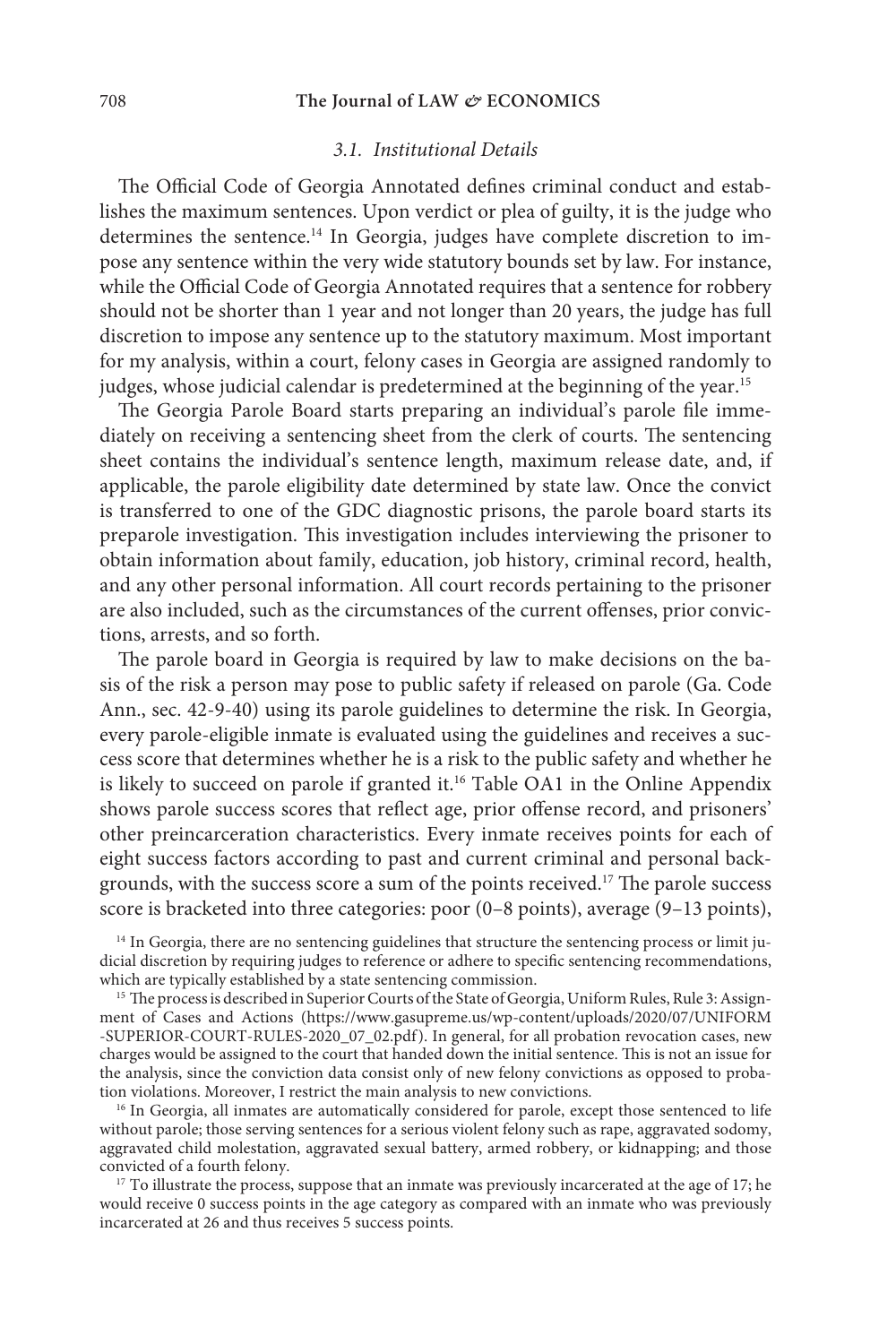| Severity<br>Level | Excellent | Average | Poor    |  |  |  |
|-------------------|-----------|---------|---------|--|--|--|
| 1                 | 10        | 16      | 22      |  |  |  |
|                   | (18.61)   | (20.71) | (24.64) |  |  |  |
| $\overline{c}$    | 12        | 18      | 24      |  |  |  |
|                   | (17.88)   | (20.53) | (25.21) |  |  |  |
| 3                 | 14        | 20      | 26      |  |  |  |
|                   | (21.93)   | (23.08) | (26.29) |  |  |  |
| $\overline{4}$    | 16        | 22      | 28      |  |  |  |
|                   | (25.93)   | (24.82) | (26.77) |  |  |  |

| Table 2                                     |
|---------------------------------------------|
| Georgia Parole Board Guidelines Recommended |
| Prison Time by Crime Severity Level         |
| and Success Score                           |

**Note.** Recommended prison time is in months. Values in parentheses are the mean prison times (in months) based on the estimation sample  $(N = 8,402)$ .

and excellent (14–20 points). Table 2 contains recommended lengths of prison time based on the success score and crime severity level in months. The parole hearing examiner determines the tentative parole month on the basis of the recommended prison time in the parole guidelines. The guidelines-recommended prison time and tentative parole month are then included in the summary of the contents of the parole file.

In contrast to parole under mandatory supervision (also known as good-time release), parole in Georgia is granted or denied at the absolute discretion of a five-member panel. The parole board does not meet as a group to review the parole files, but rather each member reviews them and votes independently to set a tentative parole month, a reconsideration date, or neither. The board members are not bound by the recommended prison time and the tentative parole month based on the guidelines when casting votes. When determining the tentative parole month, the voting members can take into account their general impression of the inmate and other factors such as statements from the victim, prosecutor, police officers, and, most important for the purpose of this paper, the judge. The parole decision is set once the first three board members vote the same way (Ga. Code Ann., sec. 42-9-42). If the board decides to set neither a reconsideration date nor a tentative parole month, the prisoner serves the maximum sentence set by the judge. If the board sets a reconsideration date, then the board will make a decision whether to set a tentative parole month on that date. Note that the tentative parole month is not a guaranteed release date but a tentative decision to grant parole on that date. A few months before the tentative parole month, the board members review all new materials added to the parole file or any new disciplinary records and decide to grant or deny parole.

It is worth noting that the parole guidelines and the calculation of the success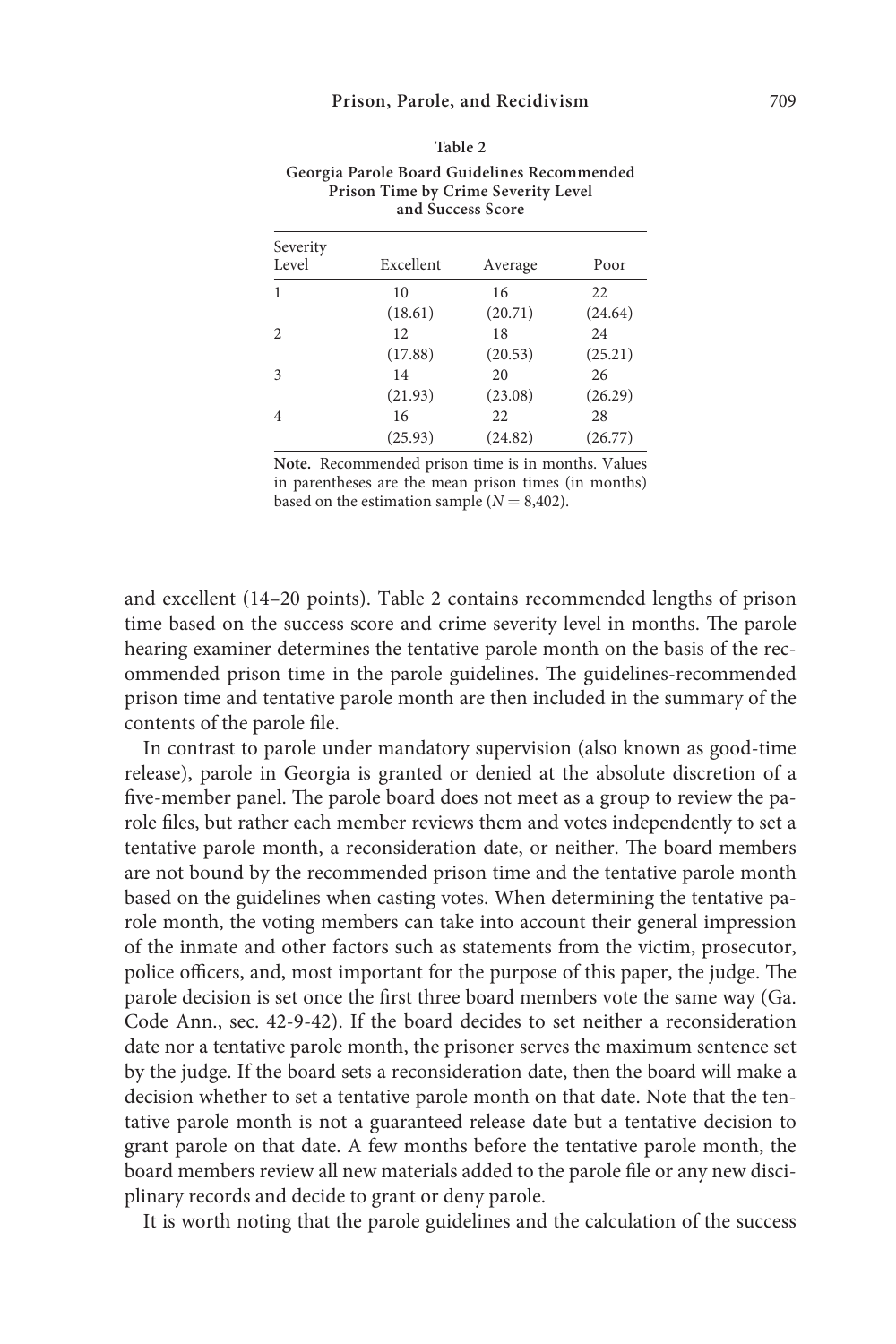score during my study period do not explicitly include the judge's sentence.18 The heterogeneity of the sentencing judge does not directly affect prison time, but it can affect, indirectly, the release decisions of the parole board because statements of the sentencing judge might be included in the inmate's parole file.19 In Georgia there are two additional channels through which the judge can indirectly affect prison time. First, inmates are eligible to be considered for parole and have the board decide on their parole status on the parole eligibility date, which is usually set at around one-third of the prison sentence. Although the parole board could release a prisoner before his parole eligibility date, it has to inform the sentencing judge in writing about its decision, and the judge has the option to express his or her opinion. Second, the judge's decision might affect the parole board in determining the length of imprisonment given that a prisoner can be incarcerated for more time than his original sentence in some rare instances.<sup>20</sup>

#### *3.2. Identification of Time in Prison and Time on Parole*

Figure 1 shows how a sentence is carried out in Georgia. At time 0 a convict is sentenced by a judge and receives a sentence of length *S*. Shortly after that, the parole hearing examiner prepares the convict's parole file and calculates the recommended prison time using the parole guidelines. The parole board then reviews the file and the guidelines recommendation, determines the tentative parole month, and ultimately releases the prisoner at time *t*. Thus, the convict serves time *t* in prison and completes the rest of his sentence,  $S - t$ , under parole supervision.

Causal estimation of the effect of prison time on recidivism requires random variation in *t*. However, such variation on its own is not sufficient to identify parole time *S − t*, because identification of parole time requires random variation in both prison time and sentence. I construct two IVs that offer quasi-experimental variation in *t* and *S* and allow me to estimate the causal effect of parole time on reoffending. It is worth noting that each of these instruments on its own is not sufficient to identify parole time given that the parole board ultimately decides prison time in Georgia. First, if I instrument only for sentence length, I can identify the combination of time in prison and time on parole, and I cannot identify them separately.21 Second, if I instrument for prison time, I can identify only the

<sup>&</sup>lt;sup>18</sup> Since 2008, which is after my estimation period, the statewide average length of prison sentences imposed by Georgia Superior Court judges have been included in the parole guidelines (see State Board of Pardons and Paroles, Parole Consideration, Eligibility and Guidelines [https://pap .georgia.gov/parole-consideration-eligibility-guidelines]). No prisoner in my sample was graded after this policy change.

<sup>&</sup>lt;sup>19</sup> Unfortunately, I do not observe in the data the content of each parole file and whether it contains statements from the judge.

<sup>&</sup>lt;sup>20</sup> If a prisoner absconds supervision, which means that the parolee misses an appointment and/ or his whereabouts are unknown, then the parole board will increase his sentence by the number of days for which he is unaccounted. Only 25 individuals, or .3 percent of the estimation sample, served more time behind bars than their sentences.

<sup>&</sup>lt;sup>21</sup> This argument is particularly harmful to studies that use sentence length as a proxy for prison time and random assignment of judges in states with discretionary parole (Green and Winik 2010).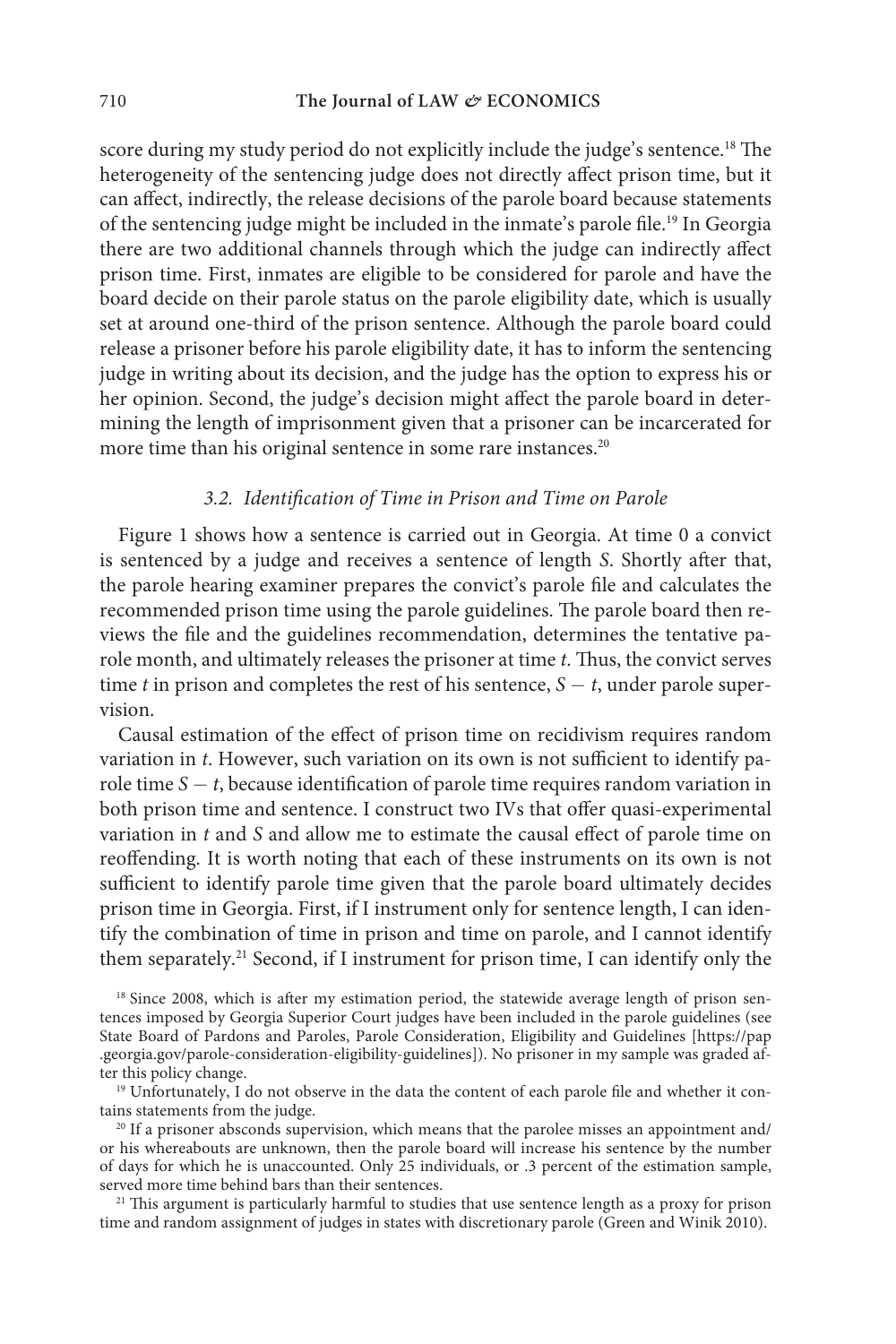

**Figure 1.** Sentence timeline

effect of time in prison. However, in states that have discretionary release and *t < S*, any such instrument could be correlated with parole time simply because of the mechanical relationship that parole time is the sentence minus time served in prison.<sup>22</sup>

Since early releases from prison in Georgia are based solely on the discretion of the parole board, it is the board members who ultimately decide *t*. The main quasi-experimental variation in prison time is therefore derived from the formula-calculated recommended prison time based on the parole guidelines shown in Table 2. I use those recommended lengths of prison stay as an instrument. Once I control for success points and severity level, the remaining variation of the guidelines-recommended prison time should be uncorrelated with an individual's propensity to recidivate. The identification thus takes advantage of the difference in the recommended prison time between adjacent cells of the parole guidelines. I test the relevance of my instrument empirically in the first stage, and the relationship between the guidelines-recommended time and prison time goes in the expected direction.

I measure judges' stringency as the average sentence length in other cases the judge has handled. This serves as an instrument for sentence length since it is highly predictive of the judge's decision in the current case but, as I document in Section 3.3, uncorrelated with observable characteristics of a case. Random assignment of cases to judges is sufficient for a causal interpretation of the reduced-form impact of being assigned to a stricter judge and receiving a longer sentence and addresses concerns about correlated unobservable characteristics.<sup>23</sup> Figure OA3 in the Online Appendix shows the relationship between prison time, parole time, and the judge harshness index. The parole board ultimately decides prison time, and the prisoner's initial sentence is not directly accounted for in the parole guidelines. It is therefore not surprising that a judge's heterogeneity provides minimal variation in prison time in Georgia, but it does provide significant

 $22$  Kuziemko (2013) uses the same data over a different time period and the same instrument for prison time as the one used in my analysis. Her estimate of the effect of prison time on recidivism, however, could be confounded and most likely overstates the true effect. In her regressions, she does not include parole time, but she does include sentence fixed effects, which might attenuate the omitted-variable problem.

 $23$  I test the validity of the random-assignment assumption in Section 3.3.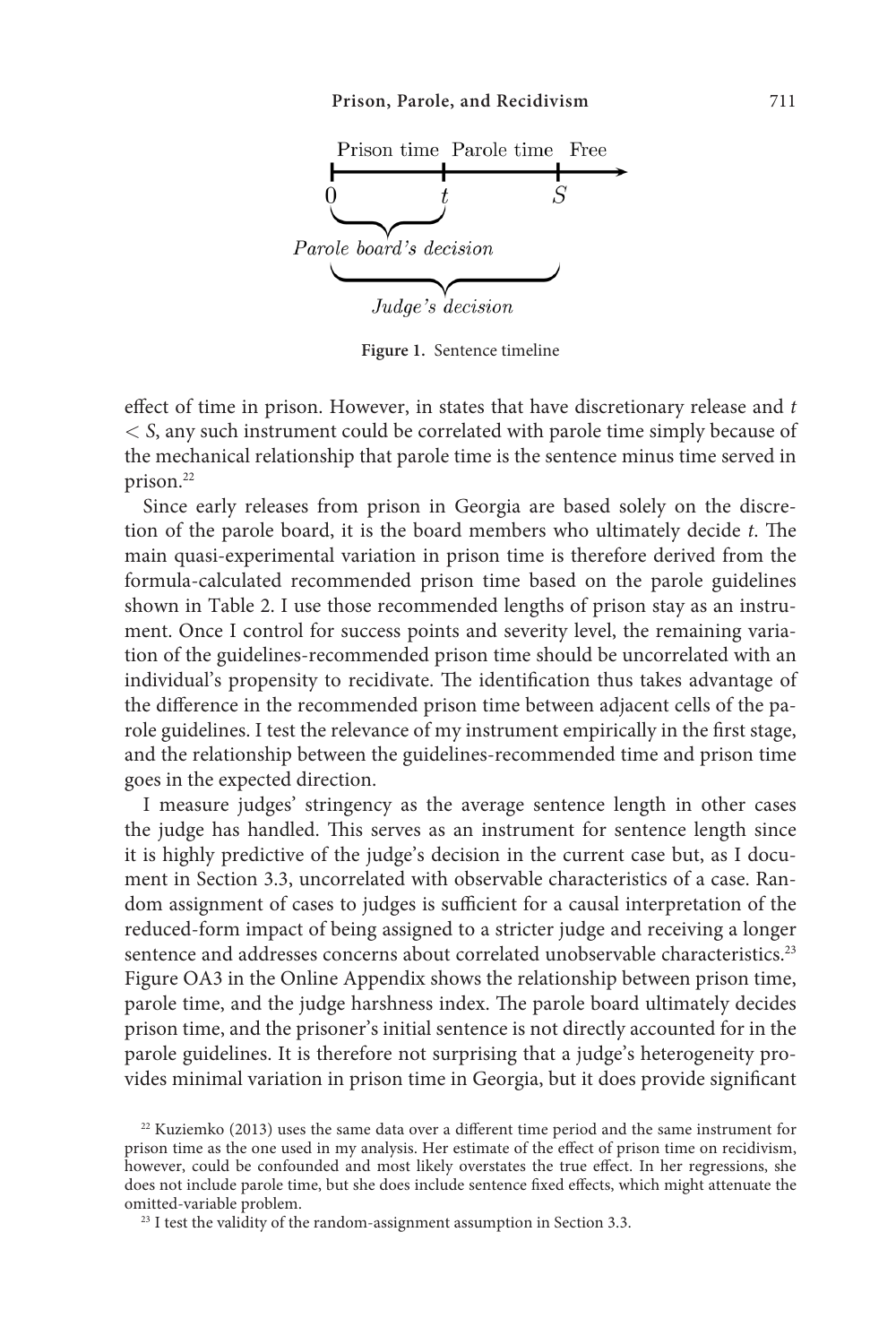variation in parole time through its effect on *S*. A judge's stringency measure, through its effect on *S*, and the parole-guidelines-recommended prison time, through its effect on *t*, are the two IVs that allow me to identify the causal effect of parole time *S − t* on reoffending. My empirical results suggest that the latter instrument has a larger effect on parole time than the former.

While random assignment of judges can be useful to address concerns about correlated unobservable characteristics, issues remain that could bias the estimated effect of prison time on recidivism. In particular, in contexts where the parole board is the true decider of prison time, random assignment of judges can be a very weak instrument for prison time, which may lead to severe bias in the two-stage least squares estimates.<sup>24</sup>

#### *3.3. Construction of the Instruments and First-Stage Estimation*

Since judges vary in their sentencing ideologies and the assignment of cases is random, defendants in Georgia effectively face a partial lottery over sentence lengths. I use the variation in this lottery to provide independent variation in convicts' sentence lengths and to instrument for parole time. A major advantage of the random assignment of cases to judges is that disparities in judges' harshness should not be attributable to cases' characteristics, because each case has an equal chance of being assigned to a given judge. If the initial assignment of judges is truly random, as I assume, this requirement will be satisfied, and the two-stage least squares estimates will be unbiased.

Following Aizer and Doyle (2015), for defendant *i*'s judge, I construct a judge harshness index Judge<sub>i</sub> and use it to instrument for *i*'s sentence length.<sup>25</sup> Using an exhaustive set of sentences a judge hands down can produce a bias that results from the mechanical correlation between an offender's outcomes and the constructed instrument. To deal with this issue, I exclude the offender's incarceration spell when calculating a judge's harshness index. One can think of the instrument as the average sentence length for judge *j* based on all cases except prisoner *i*. In particular, for each prisoner *i* sentenced by judge *j*, I calculate the instrument as the following leave-out mean:

$$
\text{Judge}_i = \frac{\sum_{k=i}^{N_j} S_k}{N_j - 1},\tag{1}
$$

where  $N_j$  is the number of felony cases judge  $j$  had from 2001 to 2013 and  $S_k$  is the length of the prison sentence for the convict *k*. Adult felony offenders in Georgia

<sup>&</sup>lt;sup>24</sup> In 2016, 49.5 percent of the adults entered parole supervision after a parole board decision, and 23 states, including Texas, Pennsylvania, and Missouri, used discretionary parole as their main method of parole release (Kaeble 2018).

<sup>&</sup>lt;sup>25</sup> Aizer and Doyle (2015) use judges' incarceration propensity to instrument for juvenile incarceration. This instrument is not suitable in my context since I am interested in the intensive-margin effect of sentence length on recidivism as opposed to just the extensive-margin effect of being incarcerated or not.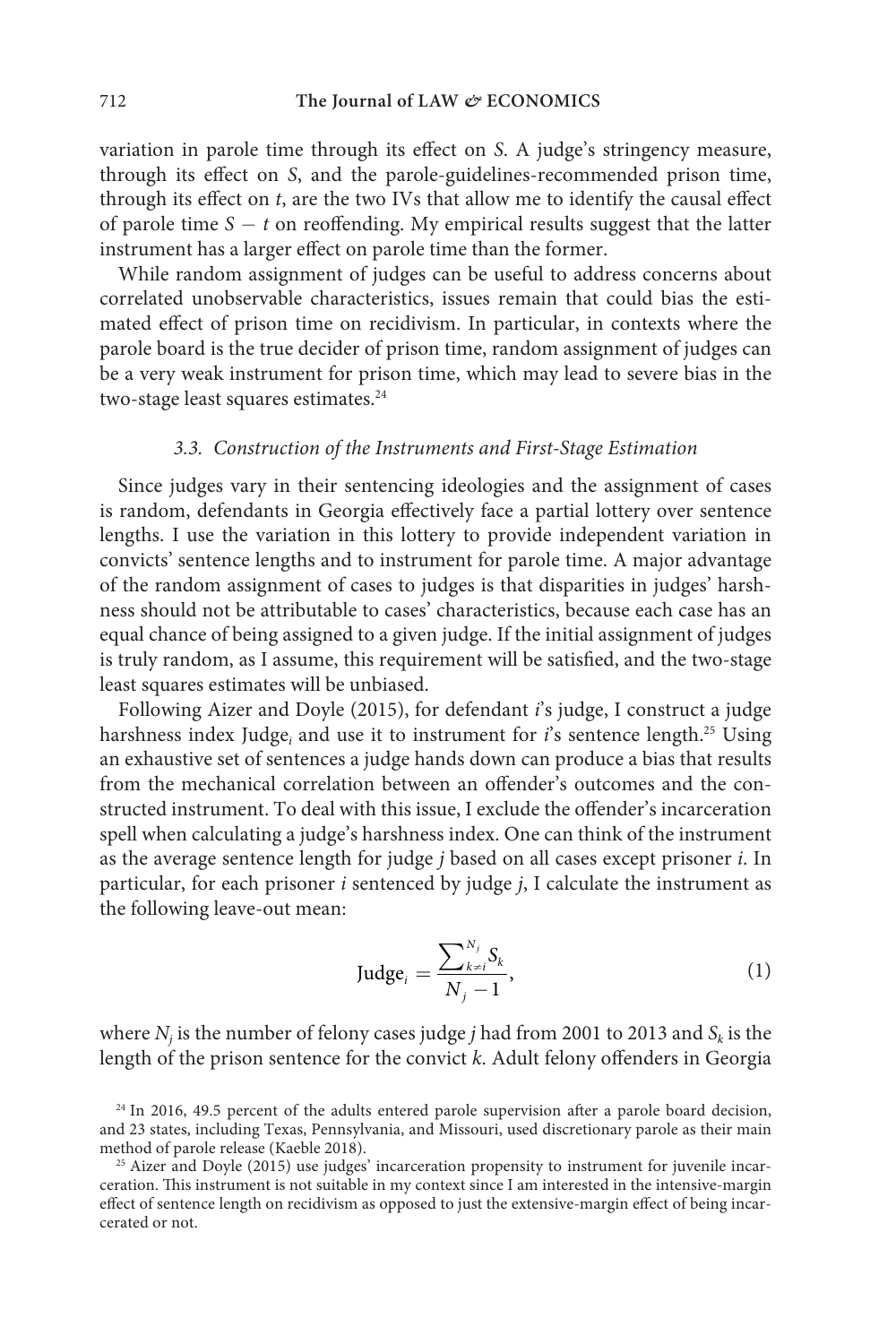may be sentenced to serve time either in prison or in prison followed by probation (a split sentence). I include only the number of years sentenced to prison and ignore the probation for split sentences when I calculate the judge harshness index. For instance, if a judge hands down a split sentence of 7 years that consists of 2 years in prison followed by 5 years of probation, then  $S_k$  for that felon would be equal to 2. Ignoring the probation part of a split sentence should not be problematic and should not underestimate the judge harshness index if lenient judges are more likely to give split sentences.<sup>26</sup>

Although it is impossible to verify directly whether judges are indeed assigned to defendants at random, I can examine the validity of this assumption using the available data.<sup>27</sup> In particular, if defendants are randomly assigned to judges, I would expect those appearing in front of lenient judges to be similar on observable characteristics to those assigned to harsher judges. Following Aizer and Doyle (2015), I classify a judge as harsh if he assigns a prison sentence longer than the median in the conviction data sample and as lenient otherwise. For each observable characteristic of defendant *i*, Characteristic*<sup>i</sup>* , I estimate the OLS regression

$$
\text{Characteristic}_{i} = \phi_{0} + \phi_{1} \mathbb{I}[\text{Judge}_{i} \geq \text{Median}] + \kappa_{c} + \tau_{y} + \varepsilon,
$$
 (2)

where  $\mathbb{I}[\text{Judge}_{i} \geq \text{Median}]$  is an indicator that equals one if defendant *i* is sentenced by a harsh judge and  $\kappa_c$  and  $\tau_v$  are fixed effects for circuit court and year of sentence. Including these fixed effects accounts for the fact that randomization occurs within a circuit court and for any unobservable year-to-year changes in the judge's calendar or court practices. The *p*-values of the coefficients of judges' harshness,  $\mathbb{I}[\text{Judge}_{i} \geq \text{Median}]$ , are presented in Table 3. To test the validity of the assumption of random assignment of judges, I compare the unconditional means of the observable characteristics of defendants sentenced by lenient judges with the conditional means of those sentenced by harsh judges. The results in Table 3 show that lenient and harsh judges are assigned comparable defendants in terms of age, gender, race, and type of offense. Cases do not seem to be assigned to judges on the basis of defendants' observable characteristics, as the *p*-values produced by this test indicate that judges' harshness is not a statistically significant predictor of any of the defendants' characteristics.

Figure 2 plots the average time served in prison and the average sentence length by the harshness of the judge. The size of each circle or triangle indicates the number of convicts sentenced by a judge with a specific harshness index. There are two main takeaways from Figure 2. First, the judge harshness index provides independent variation in the sentence length: the harsher a judge is toward defendant *i*, the longer sentence *i* receives. A 1-month increase in the harshness of

<sup>&</sup>lt;sup>26</sup> Such an assumption seems to be plausible, as Gottfredson (1999) argues that judges take into consideration their own prediction and judgment of whether the offender will recidivate when imposing a split sentence. This means that if a judge believes that an offender is less likely to recidivate, he or she might be more likely to order less prison time and more probation time.

<sup>&</sup>lt;sup>27</sup> According to discussions with Mike Cuccaro, assistant director of the Administrative Office of the Courts of Georgia, random assignment of cases is a priority of circuit courts in Georgia.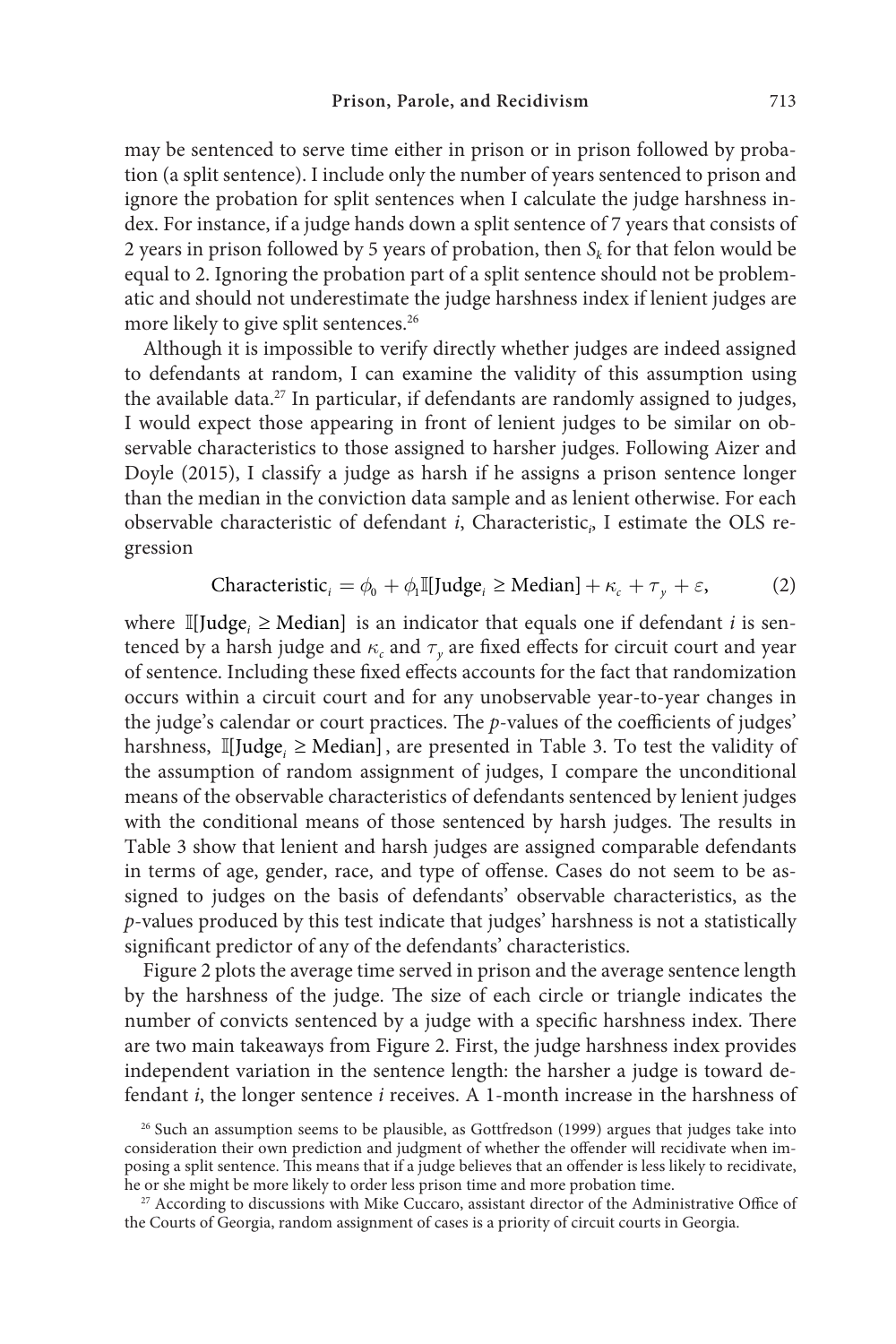**Table 3 Defendants' Characteristics: Random-Assignment Test**

|                             | Lenient | Harsh | $p$ -Value |
|-----------------------------|---------|-------|------------|
| Judge harshness index       | 3.73    | 5.16  | .000542    |
| Demographic:                |         |       |            |
| Age                         | 32.34   | 32.17 | .185       |
| Female                      | .2055   | .1985 | .615       |
| <b>Black</b>                | .5126   | .5367 | .429       |
| Offense:                    |         |       |            |
| Drug possession             | .2970   | .2797 | .112       |
| Drug sale                   | .0492   | .0606 | .098       |
| Driving under the influence | .0125   | .0149 | .580       |
| Nonviolent                  | .0034   | .0030 | .839       |
| Property                    | .3827   | .3709 | .284       |
| Sex                         | .0314   | .0346 | .125       |
| Violent                     | .1430   | .1547 | .161       |
| Other                       | .0807   | .0815 | .359       |

**Note.** Harsh judges have a harshness index greater than or equal to the median in the conviction data ( $N = 701,562$ ); all other judges are considered lenient. Results for lenient judges are unconditional means; results for harsh judges are predicted conditional means from ordinary least squares regressions. The *p*-value is for the estimated  $\phi_1$  in equation (2). All regressions include circuit court and year-ofsentence fixed effects.

the judge leads to an expected .13-month increase in the defendant's sentence. It is worth noting that the judge harshness index provides almost no variation in time served.<sup>28</sup> Second, the difference between the fitted values for sentence length and those for time served in prison represents the parole time. It is apparent that if one wants to estimate the effect of parole time, one needs another source of independent variation. In what follows, I describe the second instrument that provides it.

There might exist characteristics of offenders that are unobservable to the econometrician but are correlated with how long the offender serves in prison and his decision to commit a crime after he is released. To instrument for prison time served, I rely on the institutional peculiarities of the release policy in Georgia, and in particular the Georgia Parole Board's guidelines-recommended prison time. Controlling for crime severity and success score points, I use the suggested months to serve from the guidelines, outlined in Table 2, as an instrument for actual time served (for methodological details, see Angrist and Lavy 1999). The identification thus takes advantage of the difference in the recommended prison time between adjacent cells of the parole guidelines. In Table 2, I observe that, conditional on crime severity level, lower success scores are associated with more

<sup>28</sup> This result can have implications for studies, such as Green and Winik (2010), that use random assignment of judges in states that use discretionary parole as their main prison release mechanism, sentence length as a proxy for prison time, or random assignment of judges as an instrument for prison time.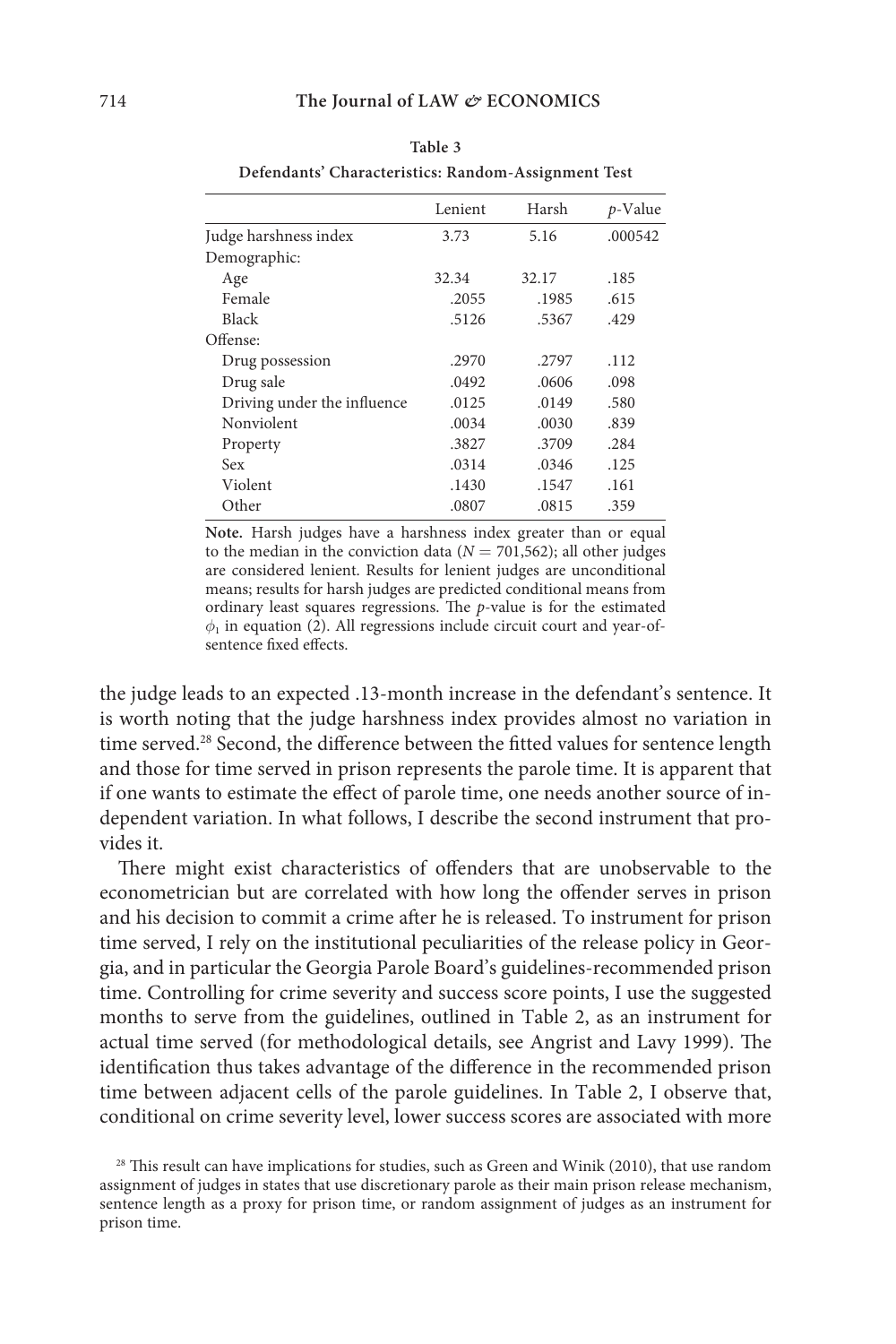

**Figure 2.** Sentence length and time served by judge harshness index

time in prison on average. A similar pattern is observed if I condition on success group—namely, higher severity levels are on average associated with more prison time. The relationship between the success score, time in prison, and time on parole is shown in Figure OA4 in the Online Appendix. The patterns in Figure OA4 match what I observe in Table 2—namely, the higher the success score, the lower the average time served in prison and the higher the average time on parole.

I estimate the following first-stage equations:

$$
\begin{aligned} \text{Prison}_i &= \alpha_0 + \alpha_1 \mathbf{X}_i + \alpha_2 \text{Recommendation}_i + \alpha_3 \text{Judge}_i \\ &+ \pi_p + \sigma_s + \kappa_c + \tau_y + \varepsilon \end{aligned} \tag{3}
$$

and

$$
\begin{aligned} \text{Parole}_{i} &= \gamma_{0} + \gamma_{1} \mathbf{X}_{i} + \gamma_{2} \text{Recommendation}_{i} + \gamma_{3} \text{Judge}_{i} \\ &+ \pi_{p} + \sigma_{s} + \kappa_{c} + \tau_{y} + \varepsilon. \end{aligned} \tag{4}
$$

The dependent variables Prison<sub>i</sub> and Parole<sub>i</sub> are months served in prison confinement and months served under parole supervision, respectively. Time on parole is defined as the difference between the individual's sentence and time served in prison, or the portion of the criminal sentence a prisoner served under correctional supervision but not behind bars. The variable Recommendation<sub>i</sub> is the recommended time to serve from the parole guidelines for prisoner *i*. In Georgia, recommended prison time is determined by a known deterministic function of two variables—parole success points (criminal background) and crime severity level (current crime type). Given that I control for both variables, the guidelinesrecommended months to serve are almost certainly related to actual time served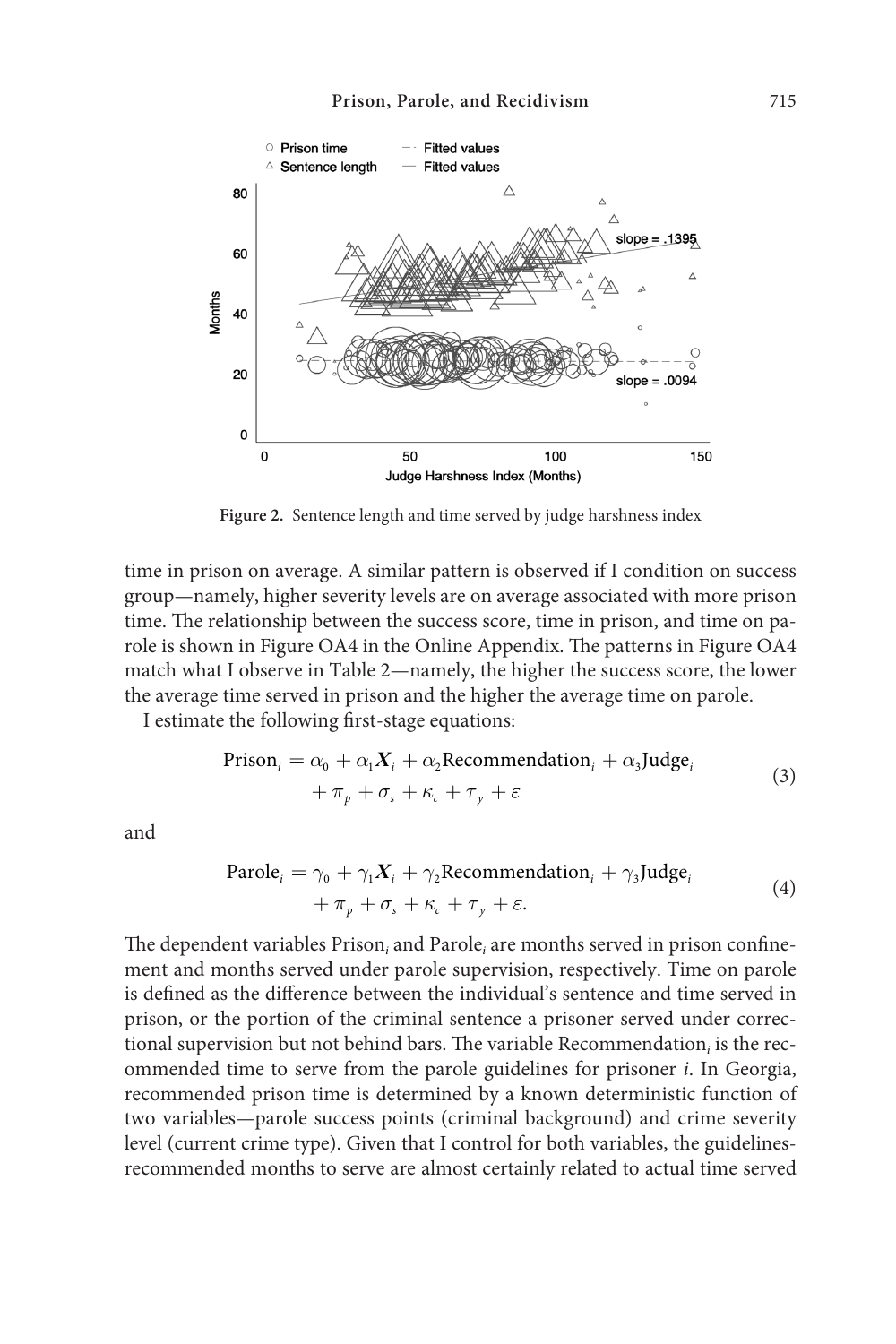in prison for reasons other than the effect of changing the success score and/or the crime severity level.<sup>29</sup>

The variable Judge<sub>i</sub> is the average sentence based on sentencing patterns of the judge who sentenced prisoner *i*;  $\pi_{p}$  and  $\sigma_{s}$  are fixed effects for crime severity levels and success points, respectively;  $\kappa_c$  and  $\tau_v$  are again court and year-of-sentence fixed effects, respectively. Including court fixed effects not only controls for the fact that random assignment of judges occurs in a particular circuit court but also allows me to interpret the within-court variation of the instrument as variation in the prison sentence that a randomly assigned judge gives to a felon relative to other felony cases in the same circuit court. Since judges are assigned randomly to cases according to a predetermined yearly schedule, I include year-of-sentence fixed effects to account for any year-to-year variation in the availability of the judicial calendar and other changes in judicial policies or practices across all felony cases in a year. The vector  $X_i$  represents demographic controls widely used in the criminology literature, such as age at prison release, gender, race, current crime type, and prior convictions.

#### *3.4. Second-Stage Estimation*

The main outcome of interest, recidivism, can be written as a function of the following regressors:

Recidivism<sub>i</sub> = 
$$
\beta_0 + \beta_1
$$
Prison<sub>i</sub> +  $\beta_2$ Parole<sub>i</sub> +  $\beta_3 X_i + \varepsilon_i$ . (5)

The main problem in estimating the above model using an OLS analysis is that neither time served in prison nor time spent under community supervision is randomly assigned to offenders. In fact, it is very likely that judges and parole boards determine sentences and time to serve in part on the basis of characteristics unobservable to the econometrician, which are also correlated with the propensity to recidivate. In other words, one would expect that  $\mathbb{E}(\varepsilon_i | \text{Prison}_i) \neq 0$ and  $\mathbb{E}(\varepsilon_i | \text{Parole}_i) \neq 0$ . To overcome this problem, I estimate the second stage by using the predicted values of Prison<sub>i</sub> and Parole<sub>i</sub> from the first-stage equations.<sup>30</sup> The second-stage regression becomes

Recidivism<sub>i</sub> = 
$$
\beta_0 + \beta_1 \widehat{\text{Prison}_i} + \beta_2 \widehat{\text{Parole}_i} + \beta_3 X_i + \varepsilon_i.
$$
 (6)

The main coefficients of interest,  $\beta_1$  and  $\beta_2$ , represent the effect of time in prison and time under parole supervision, respectively.<sup>31</sup> By construction, the time on parole is calculated as the sentence minus the number of months served in prison. An implication of this is that time served, time on parole, and original

<sup>&</sup>lt;sup>29</sup> Controlling for the interaction between success points and severity levels leads to similar estimates. For simplicity I present the results without interaction terms.

<sup>&</sup>lt;sup>30</sup> See Angrist, Imbens, and Rubin (1996) for a discussion of the estimation methodology. Angrist (2006) provides an overview of the use of instrumental variables in criminology research.

<sup>&</sup>lt;sup>31</sup> Since the second-stage estimation is based on generated regressors from the first stage, the second-stage standard errors are biased downward without accounting for estimation errors from the first stage. I account for this bias in all the estimations.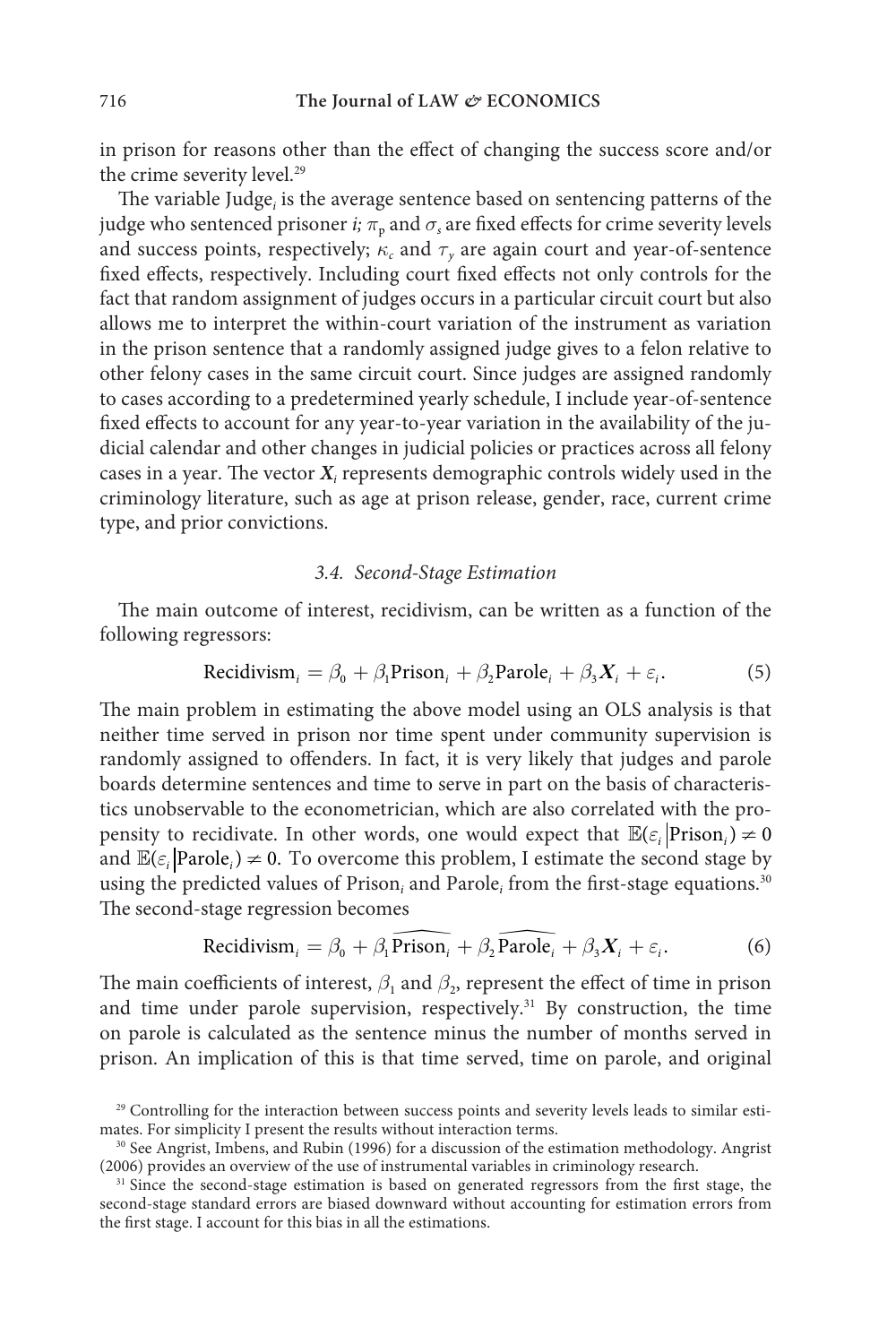sentence are collinear. Thus, the estimated effects on recidivism should be interpreted as the joint effect of an additional month served behind bars and a month less served on parole. This joint effect estimates the full impact of the punishment for reoffending.

The sign of the effect of parole time on recidivism, captured by the coefficient estimate  $\beta_2$ , is a priori ambiguous. Offenders who receive a large reduction in their sentences might get the impression that the criminal justice system is generally more forgiving, and they might be less deterred in the future (Bushway and Owens 2013). For this group of offenders, *β*<sub>2</sub> will be positive. Alternatively, offenders who have been released on parole before their sentence's expiration date might be extra careful not to reoffend and have to return to prison to serve the rest of their sentence behind bars, which suggests that  $\beta_2$  could be positive.

#### **4. Results**

#### *4.1. The Effects of Time in Prison and on Parole on Recidivism*

The first-stage results are given in Table 4. I follow Sanderson and Windmeijer (2016) to perform a multivariate *F*-test for weak instruments, which is a refinement of the Angrist-Pischke multivariate *F*-test. The Sanderson and Windmeijer (2016) conditional first-stage *F*-statistic of 17.36 is high enough to indicate that both instruments are predictive of time served in prison and on parole. Observe that in the estimates for parole time (equation [4]) a 1-month increase in the guidelines recommendations leads to a quarter of a month less time on parole, while a 1-month increase in the judge harshness index leads to .06 more of a month spent under parole. Although the judge harshness index has a small effect, perhaps due to the fact that parole can rarely exceed the judge-determined sentence length, the parole guidelines have the most predictive power for time served in prison. As seen in the estimates for prison time in Table 4, a 1-month increase in the guidelines-recommended months to be incarcerated results in almost a half-month increase in the time served in prison. Given that the parole board has full discretion regarding early releases in Georgia, it is not surprising that the coefficient estimate on parole guidelines is much bigger in magnitude than the judge harshness index. Although the true decider of prison time in Georgia is the parole board, there are three possible explanations for how the judge can influence time served in prison, which might account for the small significant coefficient on the judge harshness index in Table 4. First, inmates in Georgia are eligible to be considered for parole on their parole eligibility date, which is usually set at around one-third of the prison sentence.<sup>32</sup> Second, the prisoner's parole file may include statements from the judge and could have an effect on the prison release decision by the parole board. Finally, the judge's decision might affect the

<sup>&</sup>lt;sup>32</sup> The parole board is not constrained by the parole eligibility date (PED). Rather, if the board wants to release a prisoner on parole before the PED, it needs to inform the judge in writing, and the judge has the option to express his opinion. In my sample, only 5 percent of inmates are released before the PED. Moreover, the results are robust to excluding those individuals.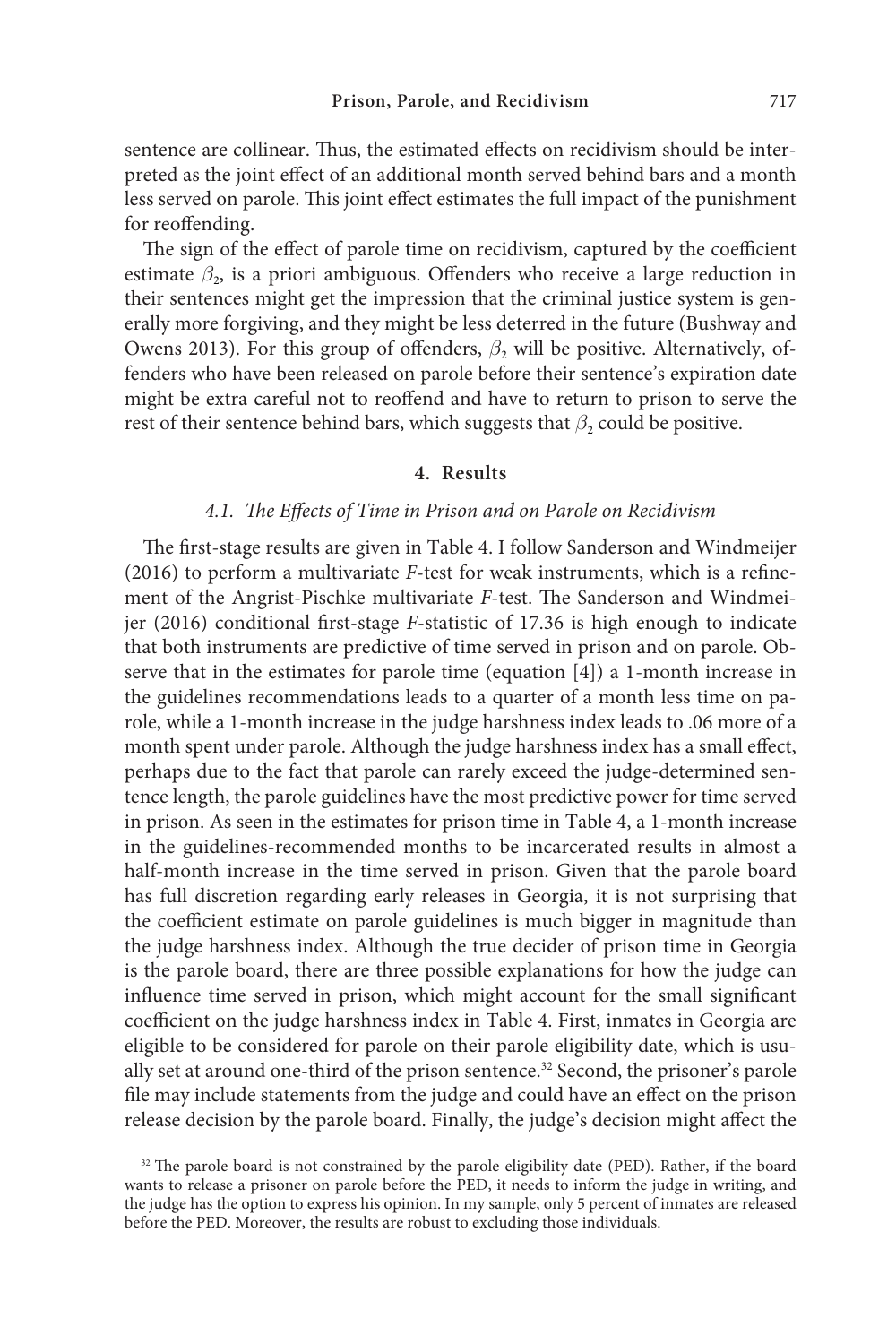|                                    | Parole<br>Time | Prison<br>Time |
|------------------------------------|----------------|----------------|
| Guidelines-recommended prison time | $-.248**$      | $.447**$       |
|                                    | (.0707)        | (.0496)        |
| Judge harshness index              | $.0614**$      | $.0122+$       |
|                                    | (.0181)        | (.00699)       |
| Black                              | $2.788**$      | $-.0470$       |
|                                    | (.470)         | (.191)         |
| Female                             | $1.223*$       | $-2.628**$     |
|                                    | (.568)         | (.233)         |
| Age at prison release              | $-.0440+$      | $.0585**$      |
|                                    | (.0231)        | (.00989)       |
| Prior convictions                  | $-.273*$       | $.303**$       |
|                                    | (.111)         | (.0462)        |
| Constant                           | $41.22**$      | $5.838*$       |
|                                    | (8.666)        | (2.894)        |
| $R^2$                              | .151           | .229           |

**Note.** Estimates are from ordinary least squares regressions, with heteroskedasticity-robust standard errors in parentheses. Parole time and prison time are in months. All regressions control for crime type (violent, property, drug, and other), year of sentence, and circuit court and include dummy variables for success points and severity level. Sanderson-Windmeijer *F*-statistic *=* 17.36. *N =* 8,402.

 $+ p < .1.$  $* p < .05.$  $**$   $p < .01$ .

board in determining the length of imprisonment because a prisoner can rarely be incarcerated for longer than his original sentence.

Table 5 presents the regression results from the second stage for the effect of prison and parole time on whether the released prisoner returns to prison within 3 years. Estimates are from a linear probability model; the OLS estimates do not take into account the endogeneity of time served in prison or on parole and the propensity to reoffend. The results in column 1 for time on parole suggest that parole has a significant but small criminogenic effect. These estimates are most probably biased upward or toward 0 because of selection. In particular, those sentenced to longer terms probably spent more time on parole and are more likely to reoffend. Once I control for selection on unobservable characteristics, column 2 suggests that both time on parole and time in prison have a deterrent effect, but these effects are not statistically significant. A possible explanation for the divergence between the OLS estimates and the IV estimates is that the OLS estimates suffer from selection bias due to correlated unobservable characteristics. In particular, people with a higher risk of reoffending might be assigned more prison time by the parole board and might receive longer sentences from a judge. If this is the case, one could conclude that the high rates of recidivism among

**Table 4 First-Stage Estimates**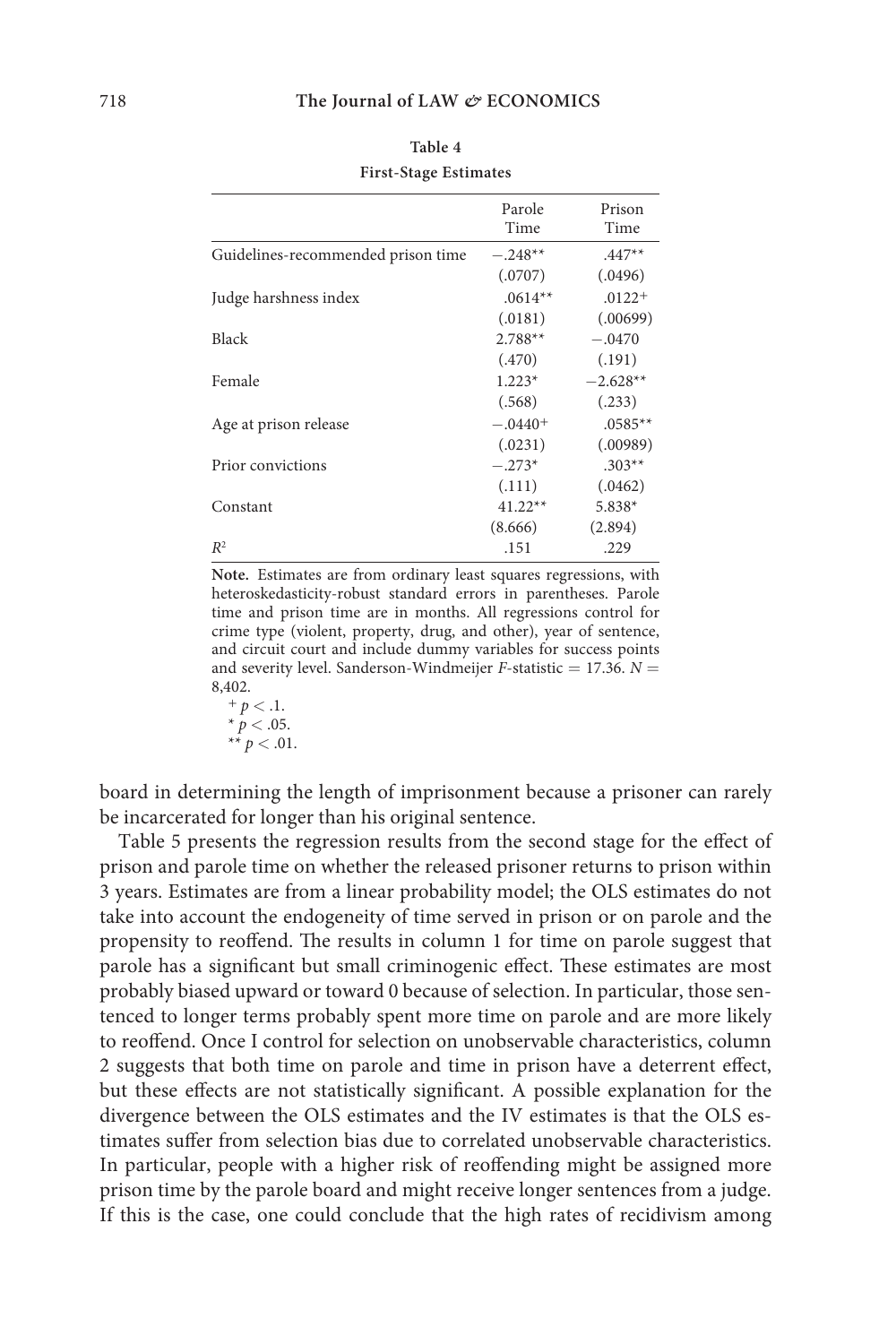|                   | Recidivism  |             | Recidivism on Parole |             | Recidivism off Parole |             |
|-------------------|-------------|-------------|----------------------|-------------|-----------------------|-------------|
|                   | (1)         | (2)         | (3)                  | (4)         | (5)                   | (6)         |
| Prison time       | .000404     | $-.00583$   | $-.000226$           | $-.0104**$  | $.000705+$            | .00456      |
|                   | (.000617)   | (.00476)    | (.000527)            | (.00376)    | (.000378)             | (.00324)    |
| Parole time       | $.00474**$  | $-.00479$   | $.00857**$           | $-.000227$  | $-.00380**$           | $-.00351$   |
|                   | (.000254)   | (.00625)    | (.000217)            | (.00504)    | (.000155)             | (.00391)    |
| Black             | .00974      | $.0359+$    | $-.0109$             | .0129       | $.0216**$             | $.0211+$    |
|                   | (.0111)     | (.0207)     | (.00949)             | (.0171)     | (.00680)              | (.0126)     |
| Female            | $-.0545**$  | $-.0591**$  | $-.0320*$            | $-.0477**$  | $-.0243**$            | $-.0146$    |
|                   | (.0148)     | (.0174)     | (.0126)              | (.0150)     | (.00903)              | (.00998)    |
| Age at release    | $-.00574**$ | $-.00580**$ | $-.00414**$          | $-.00396**$ | $-.00145**$           | $-.00165**$ |
|                   | (.000542)   | (.000597)   | (.000462)            | (.000510)   | (.000331)             | (.000358)   |
| Prior convictions | $.00730**$  | $.00657*$   | $.00409+$            | $.00477+$   | .00250                | .00140      |
|                   | (.00258)    | (.00319)    | (.00221)             | (.00274)    | (.00158)              | (.00188)    |
| Constant          | .344        | $.703*$     | .199                 | $.648*$     | .147                  | .0254       |
|                   | (.234)      | (.331)      | (.200)               | (.297)      | (.143)                | (.167)      |
| Model             | <b>OLS</b>  | IV          | <b>OLS</b>           | IV          | <b>OLS</b>            | IV          |

**Table 5 Second-Stage Estimates**

**Note.** Heteroskedasticity-robust standard errors are in parentheses. All regressions control for crime type (violent, property, drug, and other), year of sentence, and circuit court; instrumental variables (IV) regressions include success-point and crime-severity-level fixed effects. Recidivism equals one if the inmate returned to prison within 3 years of release and zero otherwise. Recidivism on Parole equals one if the inmate returned to prison within 3 years of release while on parole and zero otherwise. Recidivism off Parole equals one if the inmate returned to prison within 3 years of release while not on parole and zero otherwise. OLS *=* ordinary least squares.

 $+ p < .1.$  $* p < .05.$  $^{\ast\ast}$   $p<.01.$ 

ex-convicts is due to selection and not a consequence of the experience of being under correctional supervision. The negative effect of parole could simply be due to the nature of how behavior is monitored on parole, as individuals under parole supervision are monitored more closely by a parole officer and therefore might encounter fewer criminal opportunities or be afraid of being caught easily. To better understand the role of parole, Table 5 also presents IV estimates of the effect of parole and prison time on recidivism occurring while under or not under parole supervision. Yet I find no statistically significant effect of the duration of noncustodial sanctions.33

In a study of collective pardon in Italy, Drago, Galbiati, and Vertova (2009) find a big deterrent effect of the unserved portion of the sentence. Using data from Georgia, I do not find any significant effect of time spent on parole on future criminal involvement. One possible explanation for this is that, in contrast

<sup>&</sup>lt;sup>33</sup> The estimated effect of parole time on recidivism is modest in magnitude, which suggests that 1 month on parole is associated with a decrease of from .1 percent to 3.9 percent in an individual's probability of returning to prison within 3 years of release. Although the effect of parole time seems modest at the individual level, it could be sizable given that more than 4.5 million people are under some type of community supervision.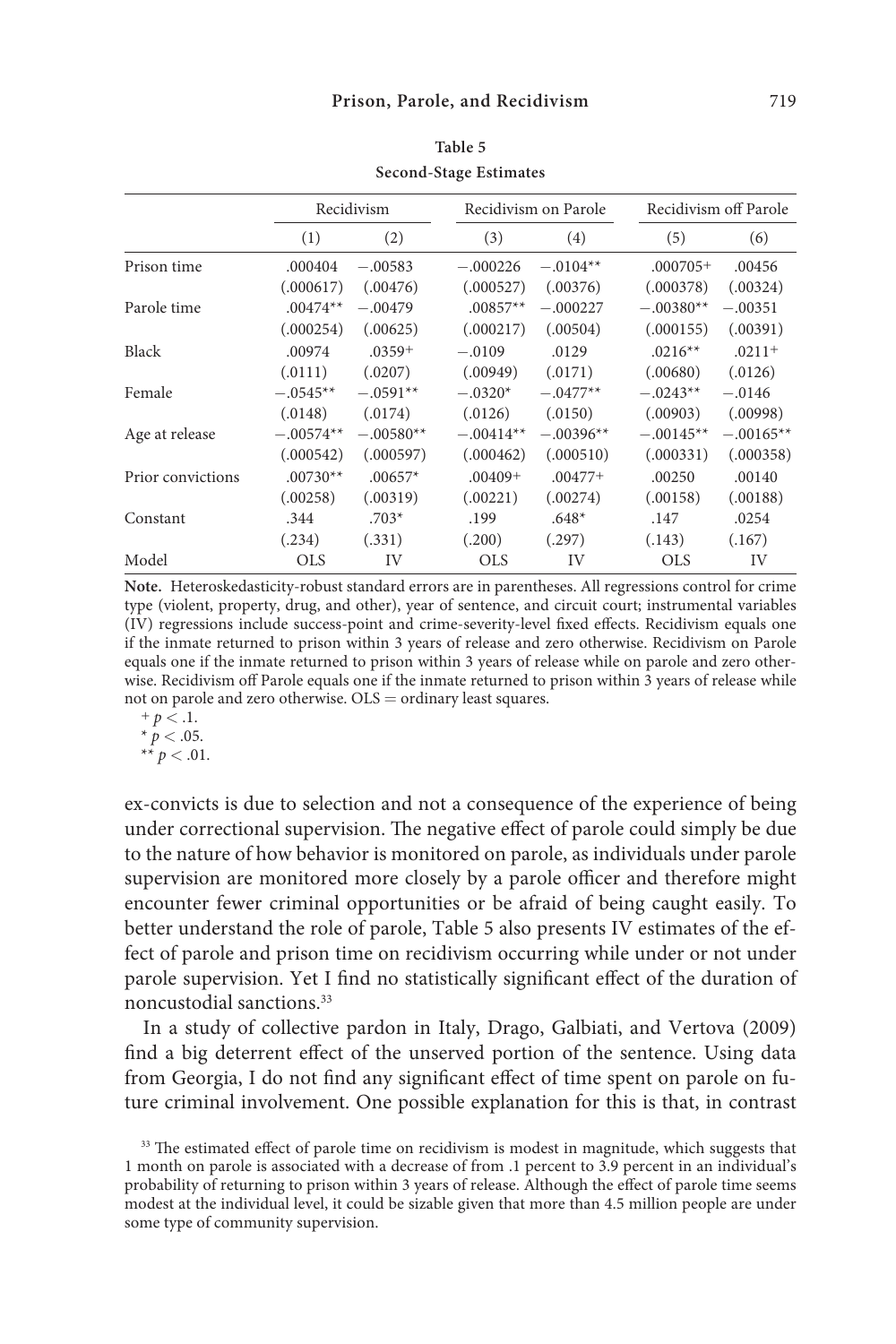to Italian pardons, for which the remaining sentence is attached to any new sentence, US sentences are not cumulative. In particular, an offender arrested for committing a new crime while on parole is detained in prison under a parole board warrant until new charges have been settled. Once the new charges are determined and a new conviction is made, the convict is sent to prison to serve his new sentence. Although the fact that reoffending while on parole might be an aggravating factor when the judge determines a sentence, it is not necessarily true that the previously unserved time will be fully reflected in the new sentence. Moreover, because pardons in Italy manipulate both past time served and prospective time served, this enhanced punishment could result in unusual cognitive salience that could explain the large deterrent effect that the authors find.

I build on Kuziemko (2013) by quantifying the effect of total correctional punishment and estimating the treatment effect of parole time. In contrast to Kuziemko (2013), I find that time behind bars does not have any statistically significant effect on the overall recidivism rate. Besides losing its significance, the estimated effect is almost half of the result in Kuziemko (2013). A plausible explanation might be the way I restrict the sample because of the missing names of judges. In addition, I focus on people who serve a maximum of 5 years in prison, while Kuziemko (2013) includes people who serve a maximum of 10 years. To investigate further, I run the second stage accounting for the timing of recidivism. I find that a 1-month increase in time spent in prison leads to a 1.04-percentagepoint (approximately 4.5 percent) decrease in the likelihood of returning to prison within 3 years of release if the recidivating event occurs under parole supervision. The estimate changes signs and becomes insignificant if the recidivism occurs after parole. A possible reason why I see this effect only when the recidivism occurs under parole supervision might be due to how behavior is monitored while on parole. Being monitored by a parole officer might make it much more costly to be involved in criminal activities because there is a higher chance of being caught. Although the average prisoner in my sample serves 3 fewer months in prison than the average prisoner in Kuziemko (2013), he might be on parole for a much shorter period of time.<sup>34</sup> This may explain why I do not observe a significant effect of prison time on overall recidivism but do observe a negative effect once I take into account the timing of the recidivating event.

To investigate the degree to which not including parole time confounds the estimation of prison time, Table OA3 presents the second-stage estimates with and without controlling for parole time. Using Georgia's parole guidelines as an instrument for time in prison, I do not find evidence that excluding parole time biases the effect of prison time by a lot. It appears that not accounting for parole time does not distort the estimated effect of prison time.

The other covariates in Table 5 have the expected signs. For instance, the probability of recidivating is 5.45 percentage points lower for females and decreases

<sup>&</sup>lt;sup>34</sup> Unfortunately, Kuziemko (2013) does not report the average sentence length for her sample, and thus I cannot verify that the prisoners in her sample spent much less time on parole than those in my sample.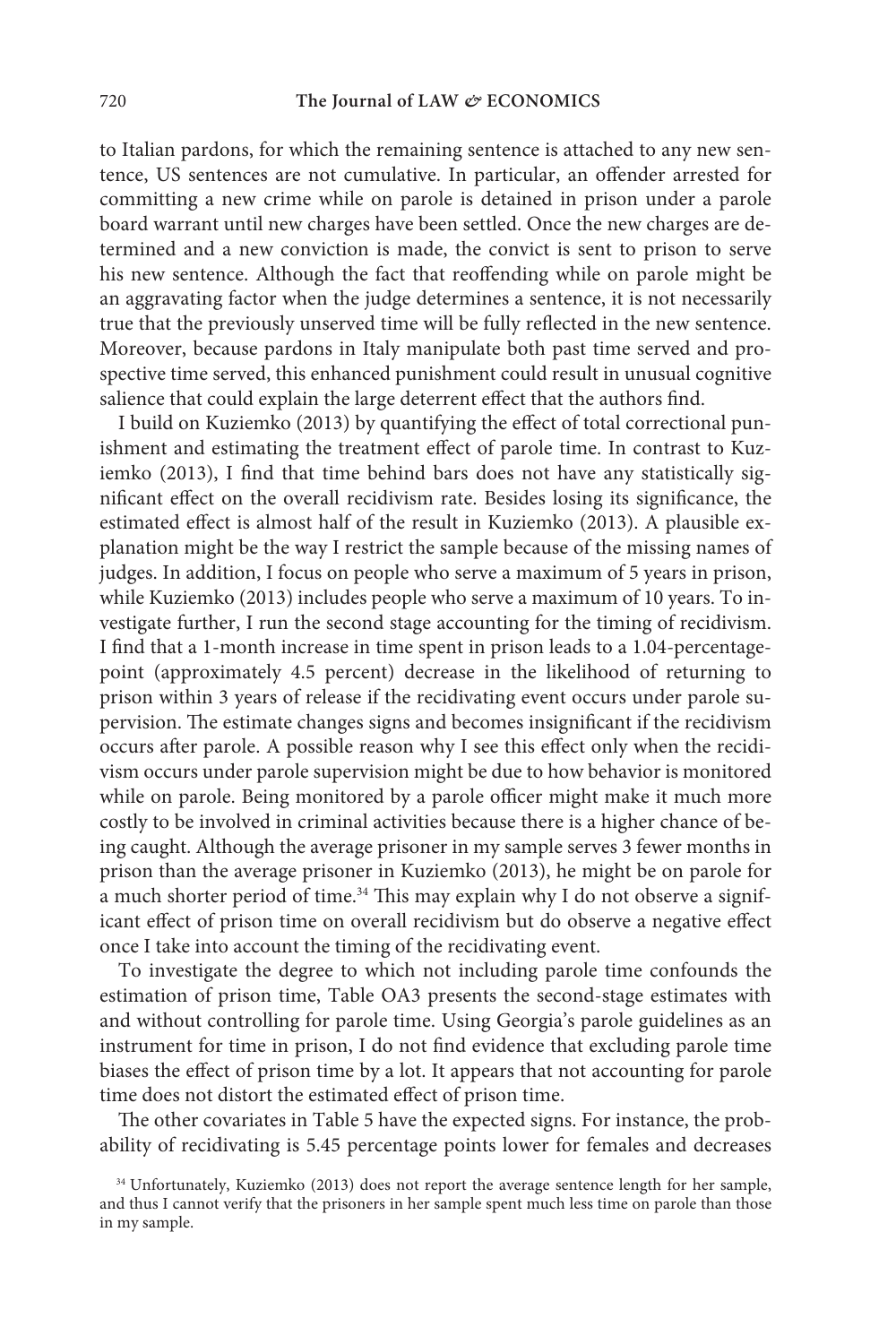by more than half of a percentage point with each additional year of age—consistent with the fact that criminality declines with age (Bushway and Piehl 2007). Criminal history has a robust positive statistically significant effect on the probability of recidivism.

### *4.2. Heterogeneous Effects of Time Served in Prison and on Parole*

Motivated in part by the overrepresentation of minorities in the US criminal justice system, in this section I investigate whether the deterrent effect of prison and parole varies across inmates' characteristics. The second-stage estimates by race and type of offense, reported in Tables 6 and 7, are in line with the fullsample findings for the lack of a significant effect of time spent on parole on recidivism. Nevertheless, the full-sample results of the deterrent effect of time in prison appear to be driven primarily by the sample of white prisoners. The heterogeneous effects by race could be rationalized if prison is a more unpleasant experience for white offenders than for black prisoners or if whites have a better outside option than blacks.<sup>35</sup>

I do not find any heterogeneous effects with respect to type of crime. The results, however, change when I separately examine recidivism on and off parole as a dependent variable. I find heterogeneous effects of time in prison on type of crime and race for individuals who recidivate while on parole. I find that prison time decreases the probability of recidivism while on parole for both white and minority convicts, though the effect is much smaller for the latter group. A similar effect on recidivism is observed for property crime offenders. The point estimates for property crime offenders suggest that an additional month behind bars results in a 1.96-percentage-point decrease in the probability that they will return to prison within 3 years of release.

#### **5. Conclusions**

This paper investigates how release before full completion of a criminal sentence affects recidivism. The causal effect of prison and parole time on recidivism is estimated by relying on two IVs—random assignment of judges to felony cases in Georgia and the variation generated by the formulaic calculation of recommended time in prison by the Georgia Parole Board. The results suggest that time on parole has no significant effect on recidivism, while time in prison has a negative effect of 1.04 percentage points only if a prisoner recidivates while on parole. With respect to the previous literature, this study makes two important contributions. First, it quantifies the effect of time on parole, and in turn the effect of total correctional supervision, on recidivism. My estimate for prison time is small and insignificant. The insignificance of this effect might be rationalized by the

<sup>&</sup>lt;sup>35</sup> It is worth pointing out that the differences in the effects of prison time and parole time in Table 6 are not statistically different across race. Testing whether the effect of prison time is different for white and minority prisoners yields a *p*-value of .3034, while testing whether parole time is different across races results in a *p*-value of .4207.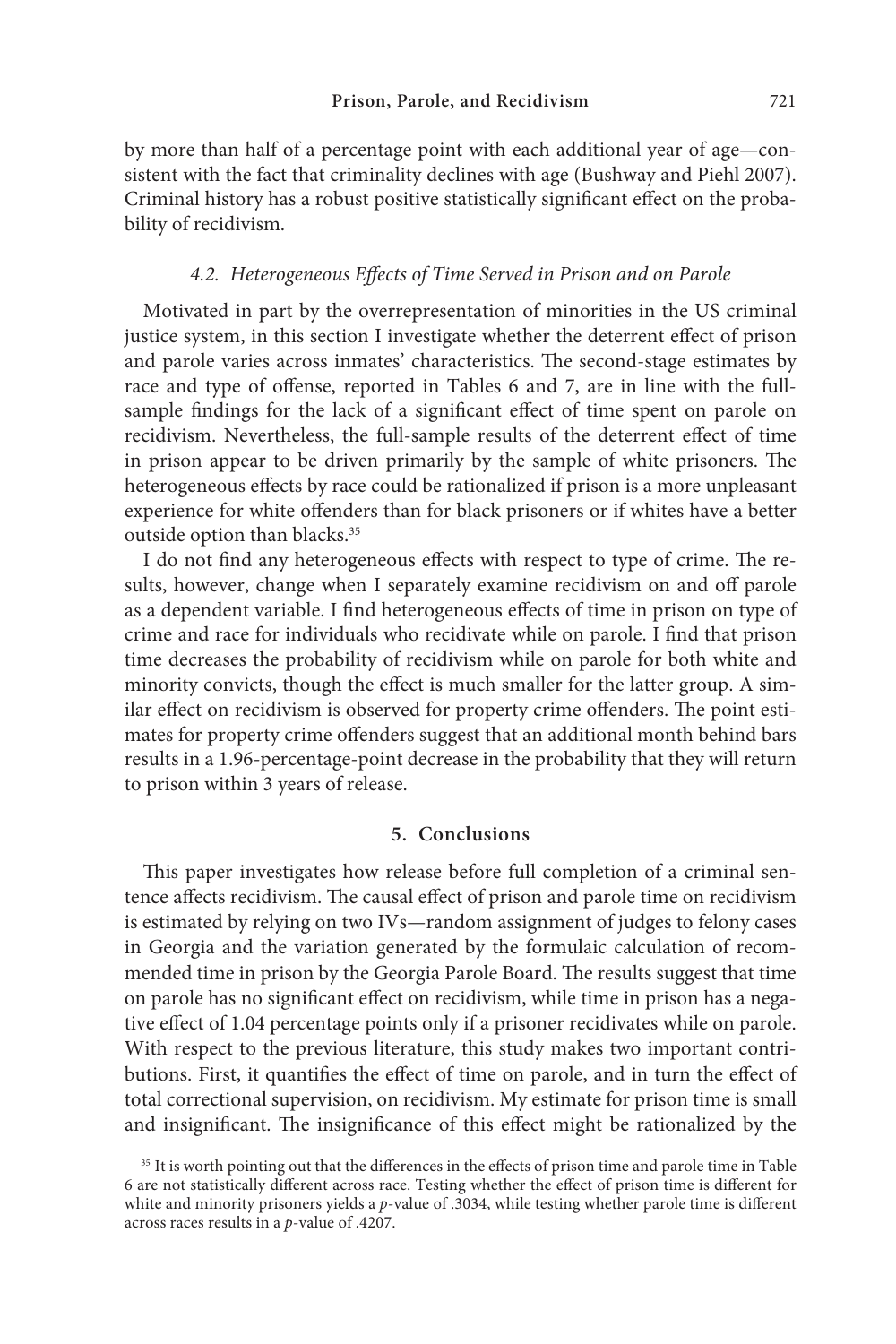|                   |             | Race        | Crime Type  |            |            |             |
|-------------------|-------------|-------------|-------------|------------|------------|-------------|
|                   | White       | Minority    | Drug        | Violent    | Property   | Other       |
| Prison time       | $-.0123+$   | $-.00518$   | .0121       | .0221      | $-.0186$   | $-.00630$   |
|                   | (.00678)    | (.00368)    | (.0146)     | (.0509)    | (.0114)    | (.00855)    |
| Parole time       | $-.0240$    | .00452      | .000609     | .0194      | $-.0154$   | .00375      |
|                   | (.0155)     | (.00756)    | (.00744)    | (.0303)    | (.0157)    | (.0139)     |
| Black             |             |             | .0366       | $-.0726$   | .0167      | .00606      |
|                   |             |             | (.0403)     | (.170)     | (.0267)    | (.0262)     |
| Female            | $-.0132$    | $-.103**$   | .00287      | $-.0401$   | $-.0571$   | $-.0172$    |
|                   | (.0350)     | (.0243)     | (.0404)     | (.135)     | (.0450)    | (.0871)     |
| Age at release    | $-.00709**$ | $-.00508**$ | $-.00650**$ | $-.00872*$ | $-.00310*$ | $-.00708**$ |
|                   | (.00139)    | (.000782)   | (.00145)    | (.00425)   | (.00149)   | (.00146)    |
| Prior convictions | .0106       | $.0122*$    | .000896     | .0267      | .00455     | $.0166+$    |
|                   | (.00717)    | (.00508)    | (.00701)    | (.0217)    | (.00580)   | (.00960)    |
| Constant          | $1.593**$   | $-.229$     | .0743       | $-1.466$   | $1.258*$   | .778        |
|                   | (.552)      | (.533)      | (.440)      | (2.991)    | (.633)     | (.482)      |
| N                 | 3,329       | 5,073       | 3,185       | 464        | 3,438      | 1,315       |

**Table 6 Time Served and Recidivism**

**Note.** Estimates are from instrumental variables regressions, with heteroskedasticity-robust standard errors in parentheses. The dependent variable is Recidivism. All regressions control for crime type (violent, property, drug, and other), year of sentence, circuit court, success points, and crime severity level.

 $+ p < .1.$  $*$   $\frac{r}{p}$  < .05.  $*$ <sup>*r*</sup> $p$  < .01.

|                   | Race<br>Crime Type |             |              |            |            |             |
|-------------------|--------------------|-------------|--------------|------------|------------|-------------|
|                   | White              | Minority    | Drug         | Violent    | Property   | Other       |
| Prison time       | $-.0118*$          | $-.00936**$ | .0150        | $-.00641$  | $-.0196*$  | $-.0142+$   |
|                   | (.00508)           | (.00305)    | (.0153)      | (.0168)    | (.00970)   | (.00750)    |
| Parole time       | $-.0127$           | .00463      | $8.26e - 05$ | .0104      | $-.00946$  | .0211       |
|                   | (.0118)            | (.00619)    | (.00697)     | (.0101)    | (.0136)    | (.0129)     |
| Black             |                    |             | .0271        | .00933     | .00520     | .00399      |
|                   |                    |             | (.0373)      | (.0626)    | (.0236)    | (.0257)     |
| Female            | $-.00853$          | $.106+$     | .0458        | $-.102$    | $-.0592$   | $-.0709$    |
|                   | (.0273)            | (.0627)     | (.0423)      | (.0629)    | (.0380)    | (.0846)     |
| Age at release    | $-.00515**$        | $-.0745**$  | $-.00551**$  | $-.000674$ | $-.00236+$ | $-.00530**$ |
|                   | (.00107)           | (.0211)     | (.00141)     | (.00177)   | (.00129)   | (.00146)    |
| Prior convictions | .00823             | $-.00340**$ | $-.00120$    | .00975     | .00422     | .0130       |
|                   | (.00568)           | (.000662)   | (.00681)     | (.0104)    | (.00503)   | (.00870)    |
| Constant          | $1.299**$          | $-.0528$    | .139         | $-.500$    | $1.173*$   | .437        |
|                   | (.435)             | (.442)      | (.422)       | (1.012)    | (.571)     | (.342)      |
| N                 | 3,329              | 5,073       | 3,185        | 464        | 3,438      | 1,315       |

**Table 7 Time Served and Recidivism while on Parole**

**Note.** Estimates are from instrumental variables regressions, with heteroskedasticity-robust standard errors in parentheses. The dependent variable is Recidivism. All regressions control for crime type (violent, property, drug, and other), year of sentence, circuit court, success points, and crime severity level.

 $+ p < .1.$  $*$   $p < .05$ .  $** p < .01$ .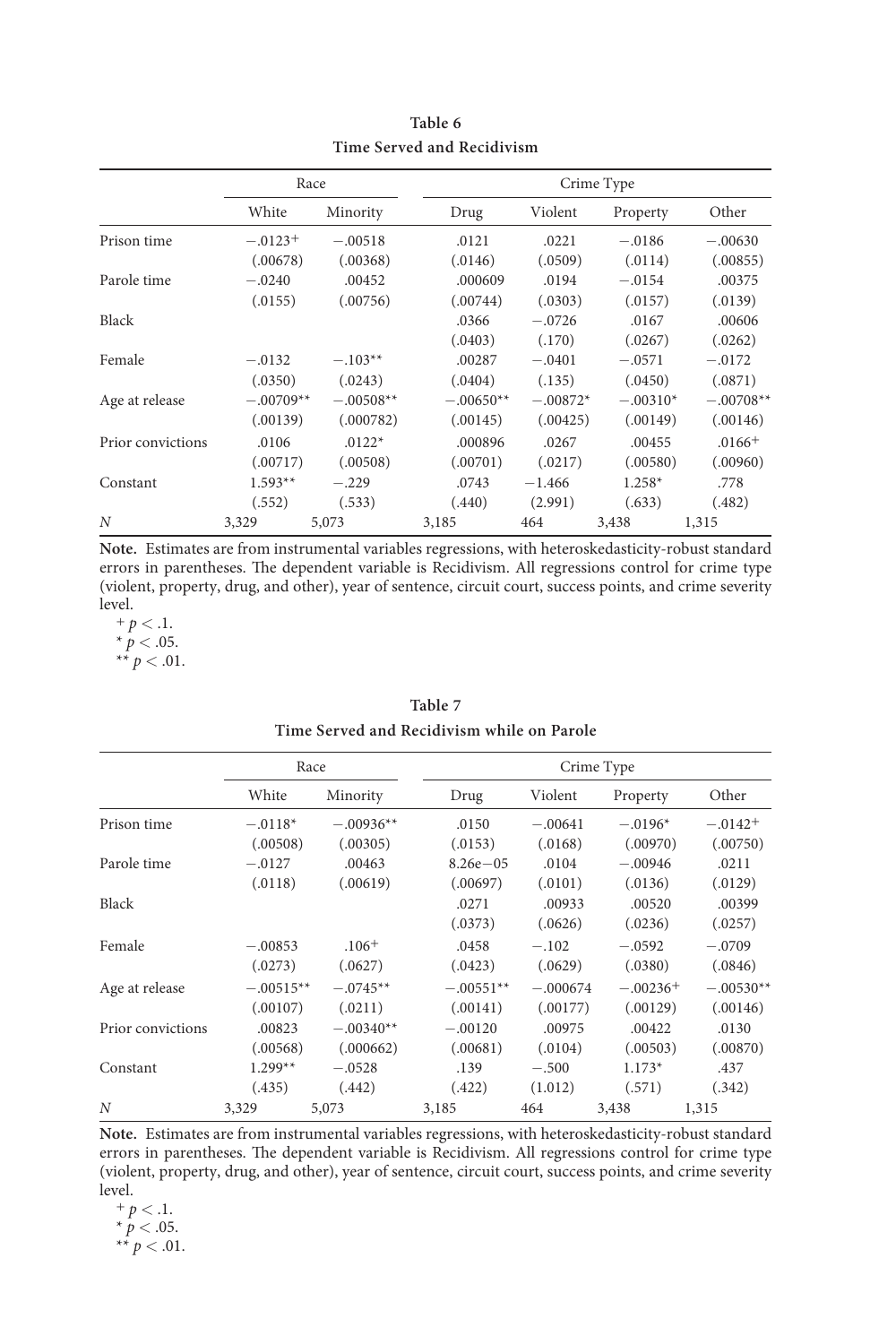fact that the parole board is assessing the recidivism risk of prisoners accurately.36 Many states have abolished discretionary parole completely. However, if parole boards are assessing how dangerous potential offenders truly are, then policy makers may wish to reevaluate policies that limit their discretion. The declining use of parole discretion may explain why recidivism rates have been so high. Second, by using two instruments, this paper provides an estimate of the effect of time served in prison on recidivism that is not confounded by time on parole.

State and federal governments commit significant resources to improving reentry planning and strengthening community supervision. Although this study finds that time on parole does not have any significant effect on recidivism rates, more research is needed to understand whether this 0 effect is driven by the effectiveness of various postprison supervision policies. I do not have the data to address what types of parole strategies work better than others. It would be interesting to see whether parole has any deterrent effect if one accounts for various factors such as type or intensity of supervision, assessment tools, or access to rehabilitative programs and treatment. Maximizing the public safety benefits and the cost savings of postrelease supervision might involve appropriate intensity of supervision rather than a focus solely on the length of time on parole. Understanding the effect of different parole strategies on recidivism would be a fruitful area for future research.

#### **Appendix**

### **Data**

I use data from the state of Georgia collected by the GDC. I focus on Georgia because of the detailed nature of the GDC data. Comparing Georgia's prison population summary statistics with the national prisoner population is reassuring because inmates in Georgia appear to be representative of those nationwide in some key ways. Table OA4 in the Online Appendix presents data on how individuals sentenced in Georgia compare with those sentenced nationwide.<sup>37</sup> In 2000, 34.2 percent (34 percent) of the national (Georgia) felony population were imprisoned because of a property crime, 93.7 percent (89 percent) were male, and 33.3 percent (37.3 percent) were white. Offenders sentenced nationwide and in Georgia also receive similar sentences. However, Georgia's prison population seems somewhat different from that nationwide in terms of its percentage of black prisoners and its percentage of inmates imprisoned because of a violent

<sup>&</sup>lt;sup>36</sup> This is in line with the finding of Kuziemko (2013), who uses a mass release quasi experiment in Georgia to conclude that the parole board assigns prison time in an allocatively efficient manner.

<sup>&</sup>lt;sup>37</sup> The statistics for Georgia are based on the raw prison data with no sampling restrictions described in Section 2. The only restriction applied to the prison data is the exclusion of sentences to death or life in prison and sentences less than 1 year in order to better match the data from the Bureau of Justice Statistics. For more information, see Table OA4.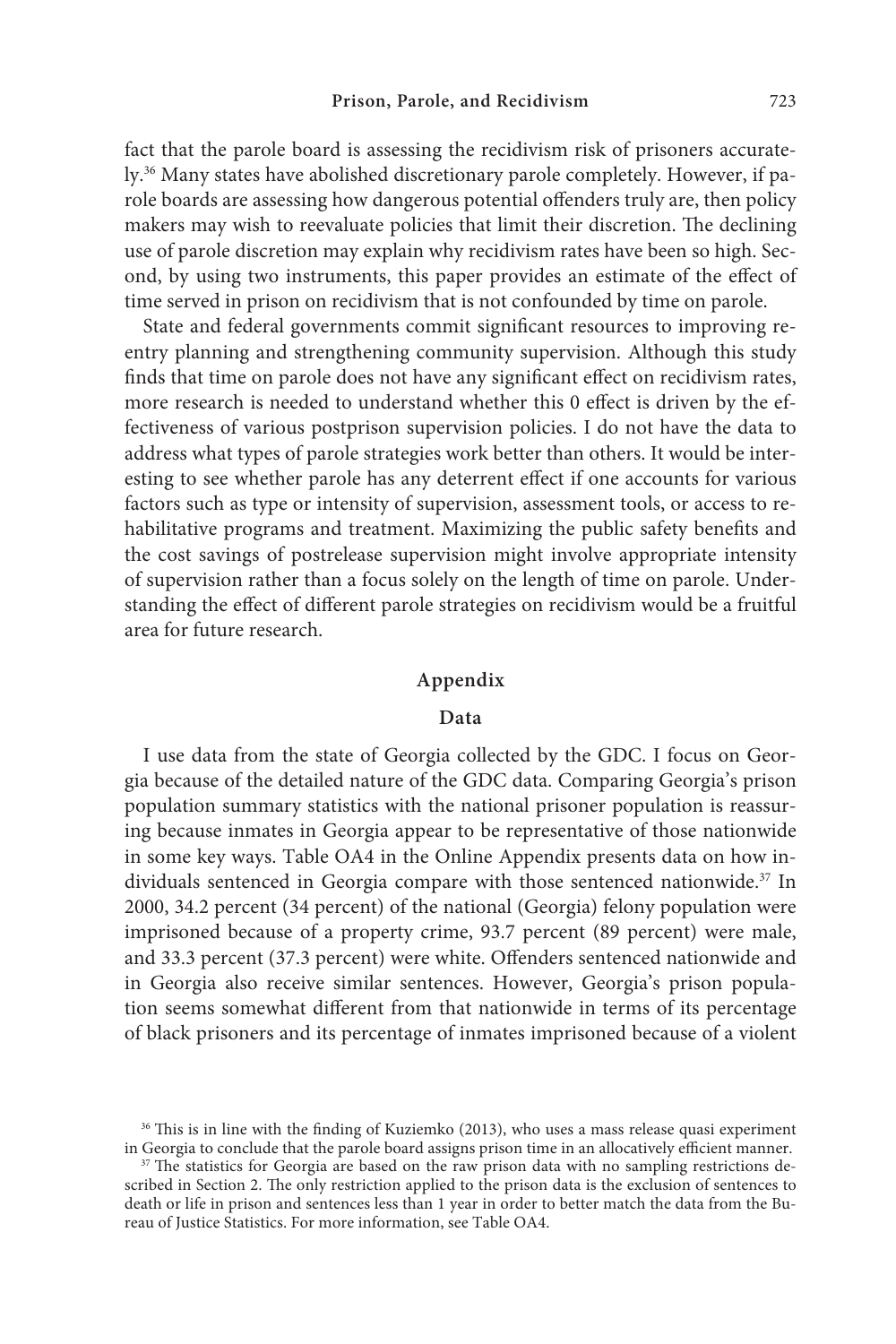offense or drug offense.38 In 2000, black offenders constituted 46.5 percent (62.2 percent) of the inmates, and prisoners convicted of violent and drug crimes made up 34.3 and 21.1 percent (25.6 and 30.3 percent), respectively, of all individuals sentenced nationally (in Georgia).

The first data set, the prison data, contains administrative records of all people released from the Georgia prison system from 1980 to 2008. It provides rich sociodemographic, criminal history, parole, and current conviction information for the universe of people admitted to state prison in Georgia. I use these data to calculate my main recidivism measure, which is an indicator variable that equals one if a convict returns to prison within 3 years of release. Following Kuziemko (2013), I restrict the sample to individuals who spent at least 7 months of prison time. Since the prison data are composed of all prison releases in Georgia through October 2008 and I want to allow at least 3 years for each criminal to potentially recidivate, I restrict the sample to individuals released from prison by October 2005. A possible concern about this necessary data cut is that prisoners who are released before 2005 have different observable characteristics than those released after 2005. If this is the case, the results of this paper will be generally biased downward if criminals who are generally less likely to reoffend get released earlier. To address this concern, I compare the characteristics of people released before and after October 2005 in Table OA5. Overall, I do not find that prisoners released before 2005 are much different in terms of observable characteristics than those released after 2005. Those released before 2005 spent similar time on parole and served almost the same percentage of their initial sentence as those released after 2005. In terms of demographics and parole success scores, the two samples seem to be comparable, with the exception that early releases are more likely to be black inmates. Not surprisingly, people released before 2005 have shorter sentences and have served less time in prison. Note that, because of this difference, early releases are more likely to commit a less severe crime (such as a drug possession) than a more serious violent crime. A bigger concern with regard to the validity of the judge harshness index is if the instrument is correlated with the timing of prison releases. I do not find any sizeable differences in the instrument for the people released before and those released after 2005. Table OA5 indicates that the mean value of the judge harshness index is 64.03 months for prisoners released before 2005 and 63.99 months for those released after 2005.

The second data set, the conviction data, contains all felony prison and probation sentences from the Georgia Superior Courts from 1980 to 2013. This database comes from court dockets and contains the name of the sentencing judge, sentence length, offense, circuit court, and some basic demographic characteristics of each offender convicted of a felony in one of the 49 circuit courts in

<sup>&</sup>lt;sup>38</sup>The discrepancies with respect to race are most likely due to how Hispanics are categorized in the Georgia Department of Corrections data and the Bureau of Justice Statistics analysis. The differences in terms of violent and drug crime types could be a result of the fact that I classify crime type as the major offense committed, while it is unclear whether the Bureau of Justice Statistics classifies crime types the same way.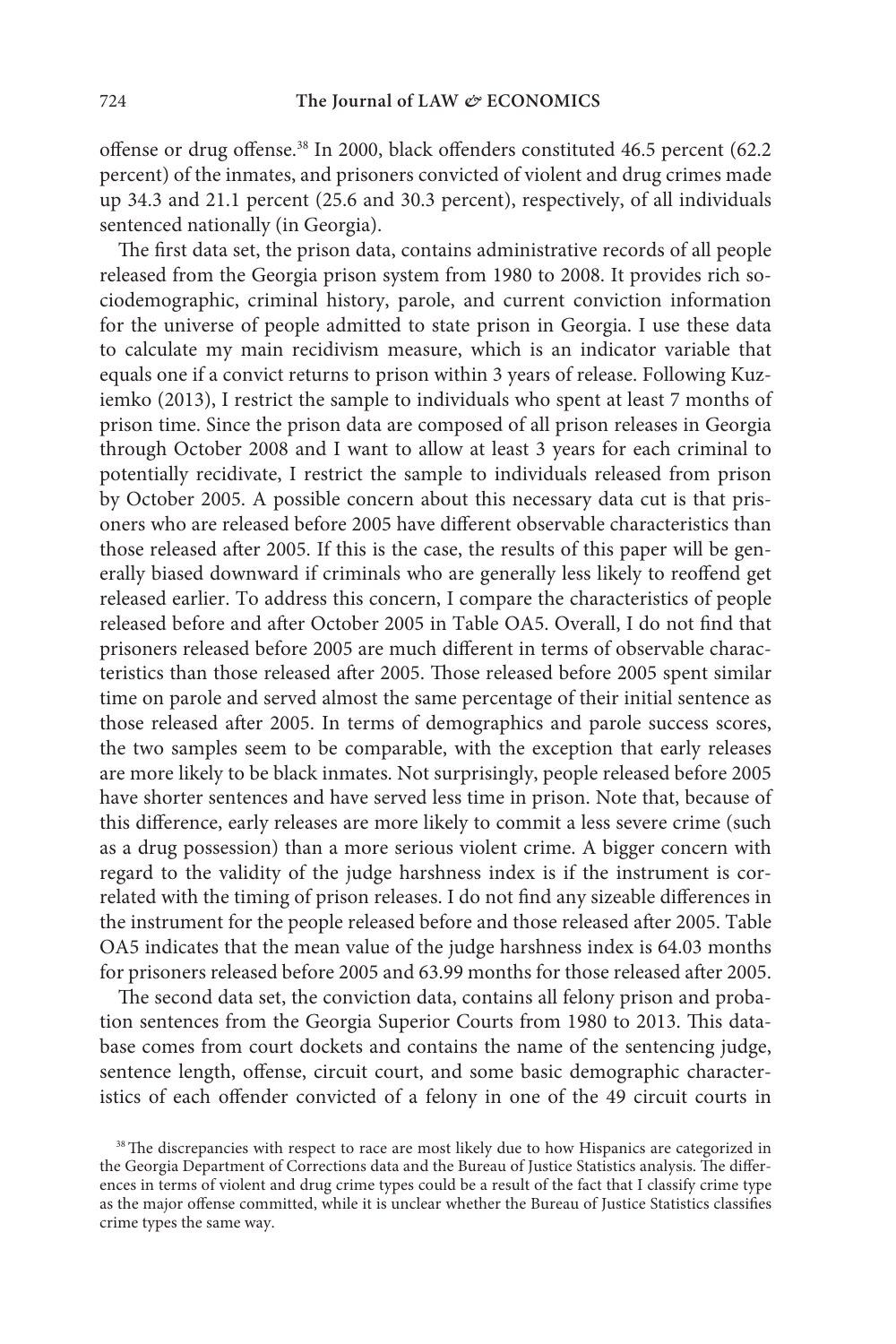Georgia. I use these data solely for the calculation of the judge harshness index Judge*<sup>i</sup>* . I limit the conviction data to felony sentences handed down between 2001 and 2013 because the GDC incorporated in the prison data more complete information from the court dockets, including the name of the sentencing judge, by mid-2000. Before 2001, the data simply indicate "presiding judge" instead of containing the judge's full name, which results in restricting the prison data to individuals sentenced and sent to prison after 2001. I use the conviction data exclusively for constructing the judge harshness index, described in Section 3.3. I calculate the index on the basis of both the past and future sentences the judge assigned to a particular case has given.39 I top code prison time to 80 years for all life sentences and sentences exceeding 80 years in prison in order to use the universe of cases to which a judge is randomly assigned between 2001 and 2013. This allows me to use the universe of sentences of each judge so that I rely on a measure of judge severity defined by his full caseload over 13 years. Top coding should not create any bias in my estimates if cases are randomly assigned to judges, which seems to be true given the tests discussed in Section 3.3. I exclude 15 outlier judges who had fewer than 100 cases over the 13-year period; those judges ruled on only .02 percent of the cases in the conviction data. The final conviction data sample has more than 700,000 observations.

There are several main differences between my sample and that of Kuziemko (2013), which could explain the differences in our sample sizes. First, Kuziemko (2013) samples newly admitted prisoners serving sentences between 7 months and 10 years who are admitted after 1995 and released before 2006. Unlike Kuziemko, who takes advantage of most of the GDC prison data, I restrict my sample to individuals admitted after January 2001 because the GDC collected the sentencing judge's name very sporadically before that. This restriction results in a sample of people who were sentenced between 7 months and 5 years. Thus, Kuziemko (2013) looks at the effect of prison time for people who serve much longer sentences than the prisoners in my sample. Although individuals in both samples serve similar prison time, prisoners in my sample receive much shorter sentences and thus spend less time on parole. Second, her data terminates in 2011, while mine terminates in 2008 because the GDC provided me with an older extraction of the data. Finally, unlike Kuziemko (2013), I do not restrict my sample on the basis of parole success points. Kuziemko (2013) uses a regression discontinuity design relying only on the discontinuity threshold between 8 and 9 success points generated by the Georgia parole guidelines. She therefore does not use all success points and restricts her sample to people with more than 4 and fewer than 13 success points. Similar to Kuziemko (2013), I focus my analysis on crimes with a severity level less than 5 because the parole board bases its decisions more on discretion than on the parole guidelines, but unlike her I use all success points in my main analysis.

<sup>&</sup>lt;sup>39</sup> For instance, if an offender is sentenced on January 1, 2002, the judge harshness index for him is determined by the sentences his judge handed down before and after January 1, 2002.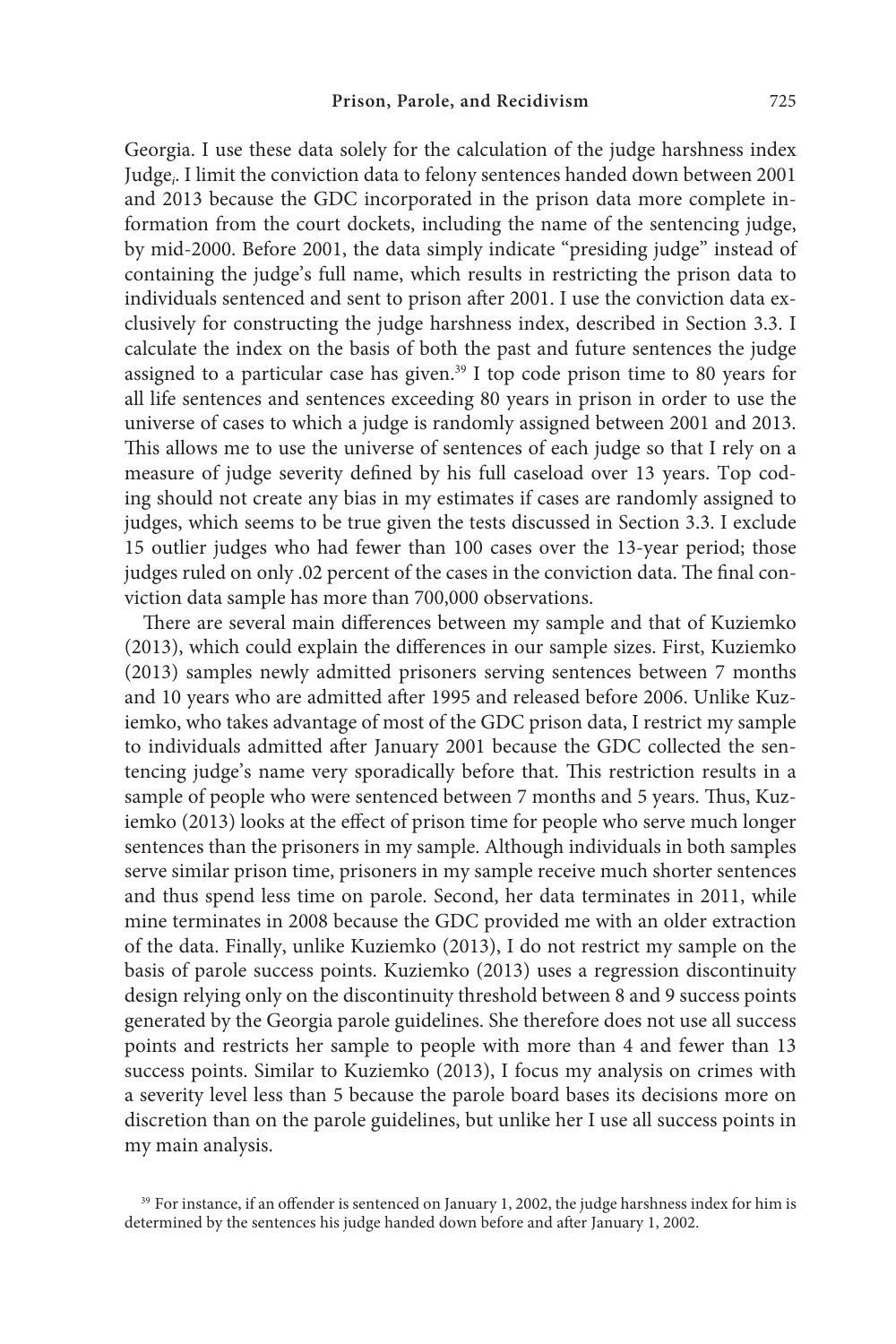### **References**

- Aizer, Anna, and Joseph J. Doyle, Jr. 2015. Juvenile Incarceration, Human Capital, and Future Crime: Evidence from Randomly Assigned Judges. *Quarterly Journal of Economics* 130:759–803.
- Angrist, Joshua D. 2006. Instrumental Variables Methods in Experimental Criminological Research: What, Why, and How. *Journal of Experimental Criminology* 2:23–44.
- Angrist, Joshua D., Guido W. Imbens, and Donald B. Rubin. 1996. Identification of Causal Effects Using Instrumental Variables. *Journal of the American Statistical Association* 91:444–55.
- Angrist, Joshua D., and Victor Lavy. 1999. Using Maimonides' Rule to Estimate the Effect of Class Size on Scholastic Achievement. *Quarterly Journal of Economics* 114:533–75.
- Bronson, Jennifer. 2018. Justice Expenditure and Employment Extracts, 2013—Final. Washington, DC: US Department of Justice, Bureau of Justice Statistics.
- Buonanno, Paolo, and Steven Raphael. 2013. Incarceration and Incapacitation: Evidence from the 2006 Italian Collective Pardon. *American Economic Review* 103:2437–65.
- Bushway, Shawn D., and Emily G. Owens. 2013. Framing Punishment: Incarceration, Recommended Sentences, and Recidivism. *Journal of Law and Economics* 56:301–31.
- Bushway, Shawn D., and Anne Morrison Piehl. 2007. The Inextricable Link between Age and Criminal History in Sentencing. *Crime and Delinquency* 53:156–83.
- Carson, E. Ann. 2018. *Prisoners in 2016.* Bulletin No. NCJ 251149. Washington, DC: US Department of Justice, Bureau of Justice Statistics.
- Dahl, Gordon B., Andreas Ravndal Kostøl, and Magne Mogstad. 2014. Family Welfare Cultures. *Quarterly Journal of Economics* 129:1711–52.
- Di Tella, Rafael, and Ernesto Schargrodsky. 2013. Criminal Recidivism after Prison and Electronic Monitoring. *Journal of Political Economy* 121:28–73.
- Dobbie, Will, Jacob Goldin, and Crystal S. Yang. 2018. The Effects of Pretrial Detention on Conviction, Future Crime, and Employment: Evidence from Randomly Assigned Judges. *American Economic Review* 108:201–40.
- Dobbie, Will, and Jae Song. 2015. Debt Relief and Debtor Outcomes: Measuring the Effects of Consumer Bankruptcy Protection. *American Economic Review* 105:1272–1311.
- Doyle, Joseph J., Jr. 2007. Child Protection and Child Outcomes: Measuring the Effects of Foster Care. *American Economic Review* 97:1583–1610.
- Drago, Francesco, Roberto Galbiati, and Pietro Vertova. 2009. The Deterrent Effects of Prison: Evidence from a Natural Experiment. *Journal of Political Economy* 117:257–80.
- Durlauf, Steven N., and Daniel S. Nagin. 2011. Imprisonment and Crime. *Criminology and Public Policy* 10:13–54.
- Durose, Matthew R., Alexia D. Cooper, and Howard N. Snyder. 2014. *Recidivism of Prisoners Released in 30 States in 2005: Patterns from 2005 to 2010.* Report No. NCJ 24205. Washington, DC: US Department of Justice, Bureau of Justice Statistics.
- French, Eric, and Jae Song. 2014. The Effect of Disability Insurance Receipt on Labor Supply. *American Economic Journal: Economic Policy* 6:291–337.
- Gottfredson, Don M. 1999. *Effects of Judges' Sentencing Decisions on Criminal Careers.* Washington, DC: US Department of Justice, Bureau of Justice Statistics.
- Green, Donald P., and Daniel Winik. 2010. Using Random Judge Assignments to Estimate the Effects of Incarceration and Probation on Recidivism among Drug Offenders. *Criminology* 48:357–87.
- Heaton, Paul, Sandra Mayson, and Megan Stevenson. 2017. The Downstream Conse-